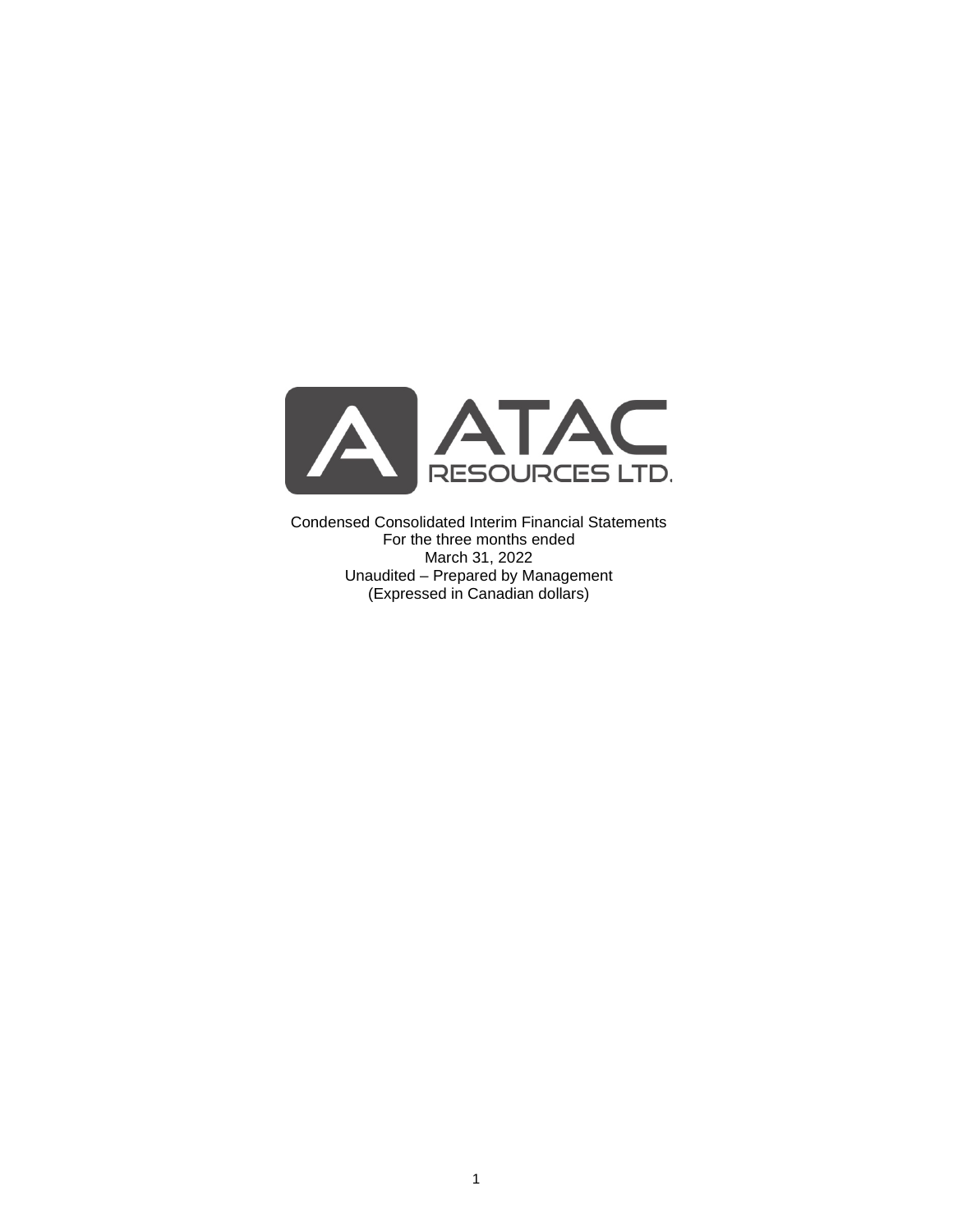## ATAC Resources Ltd. #1500 – 409 Granville Street Vancouver, British Columbia V6C 1T2

May 25, 2022

To the Shareholders of ATAC Resources Ltd.

The attached condensed consolidated interim financial statements have been prepared by the management of ATAC Resources Ltd. and have not been reviewed by the auditor of the Company.

Yours truly,

Graham Downs Chief Executive Officer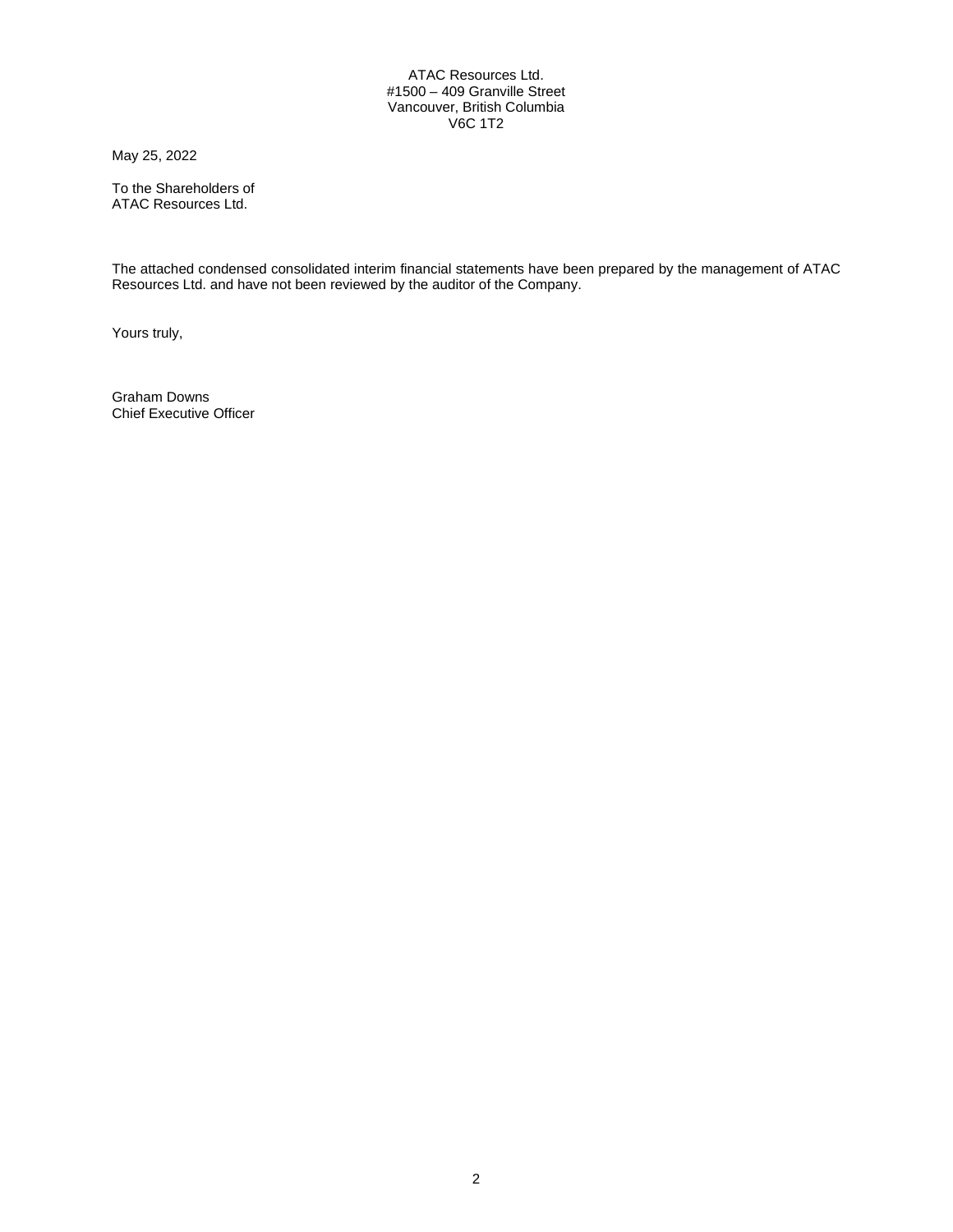Condensed Consolidated Interim Statements of Financial Position Unaudited – Prepared by Management (Expressed in Canadian dollars) As at

|                                               | March 31,<br>2022 |            | December 31,<br>2021 | January 1,<br>2021 |                 |
|-----------------------------------------------|-------------------|------------|----------------------|--------------------|-----------------|
|                                               |                   | (restated) |                      | (restated)         |                 |
|                                               |                   |            | (Note $2(d)$ )       |                    | (Note $2(d)$ )  |
| <b>ASSETS</b>                                 |                   |            |                      |                    |                 |
| Current assets:                               |                   |            |                      |                    |                 |
| Cash and cash equivalents (Note 3)            | \$<br>7,961,558   | \$         | 5,561,557            | \$                 | 5,901,360       |
| Receivables and prepayments (Note 4)          | 1,205,793         |            | 236,416              |                    | 166,833         |
| Marketable securities (Note 5)                | 378,249           |            | 374,499              |                    | 420,957         |
|                                               | 9,545,600         |            | 6,172,472            |                    | 6,489,150       |
| Non-current assets                            |                   |            |                      |                    |                 |
| Mineral property interests (Note 6)           | 607,217           |            | 467,144              |                    | 264,115         |
| Reclamation deposit (Note 7)                  | 137,840           |            | 137,593              |                    | 125,744         |
| Equipment (Note 8)                            | 88,985            |            | 89,819               |                    | 112,000         |
|                                               | 834,042           |            | 694,556              |                    | 501,859         |
| <b>Total Assets</b>                           | \$<br>10,379,642  | \$         | 6,867,028            | \$                 | 6,991,009       |
| <b>LIABILITIES AND SHAREHOLDERS' EQUITY</b>   |                   |            |                      |                    |                 |
| <b>Current liabilities:</b>                   |                   |            |                      |                    |                 |
| Accounts payable and accrued liabilities      | \$<br>343,947     | \$         | 97,158               | \$                 | 169,830         |
| Accounts payable to related parties (Note 10) | 75,147            |            | 31,824               |                    | 56,566          |
| Deposits received                             | 50,000            |            |                      |                    |                 |
| Flow-through premium liability (Note 13)      | 300,482           |            | 56,281               |                    |                 |
| Non-current liabilities:                      | 769.576           |            | 185,263              |                    | 226,396         |
| Asset retirement obligation (Note 6(a))       | 306,066           |            | 306,066              |                    |                 |
| <b>Total liabilities</b>                      | 1,075,642         |            | 491,329              |                    | 226,396         |
|                                               |                   |            |                      |                    |                 |
| Shareholders' equity:                         |                   |            |                      |                    |                 |
| Share capital (Note 9)                        | 139,169,336       |            | 135,718,507          |                    | 132,149,164     |
| Contributed surplus (Note 9)                  | 2,552,019         |            | 2,430,125            |                    | 3,059,482       |
| <b>Deficit</b>                                | (132, 417, 355)   |            | (131, 772, 933)      |                    | (128, 444, 033) |
| Total shareholders' equity                    | 9,304,000         |            | 6,375,699            |                    | 6,764,613       |
| Total liabilities and shareholders' equity    | \$<br>10,379,642  | \$         | 6,867,028            | \$                 | 6,991,009       |

Nature of operations and going concern (Note 1) Commitments (Note 13) Subsequent event (Note 14)

Approved on behalf of the Board of Directors as of May 25, 2022:

**"James Gray"** Director

**"Glenn R. Yeadon"** Director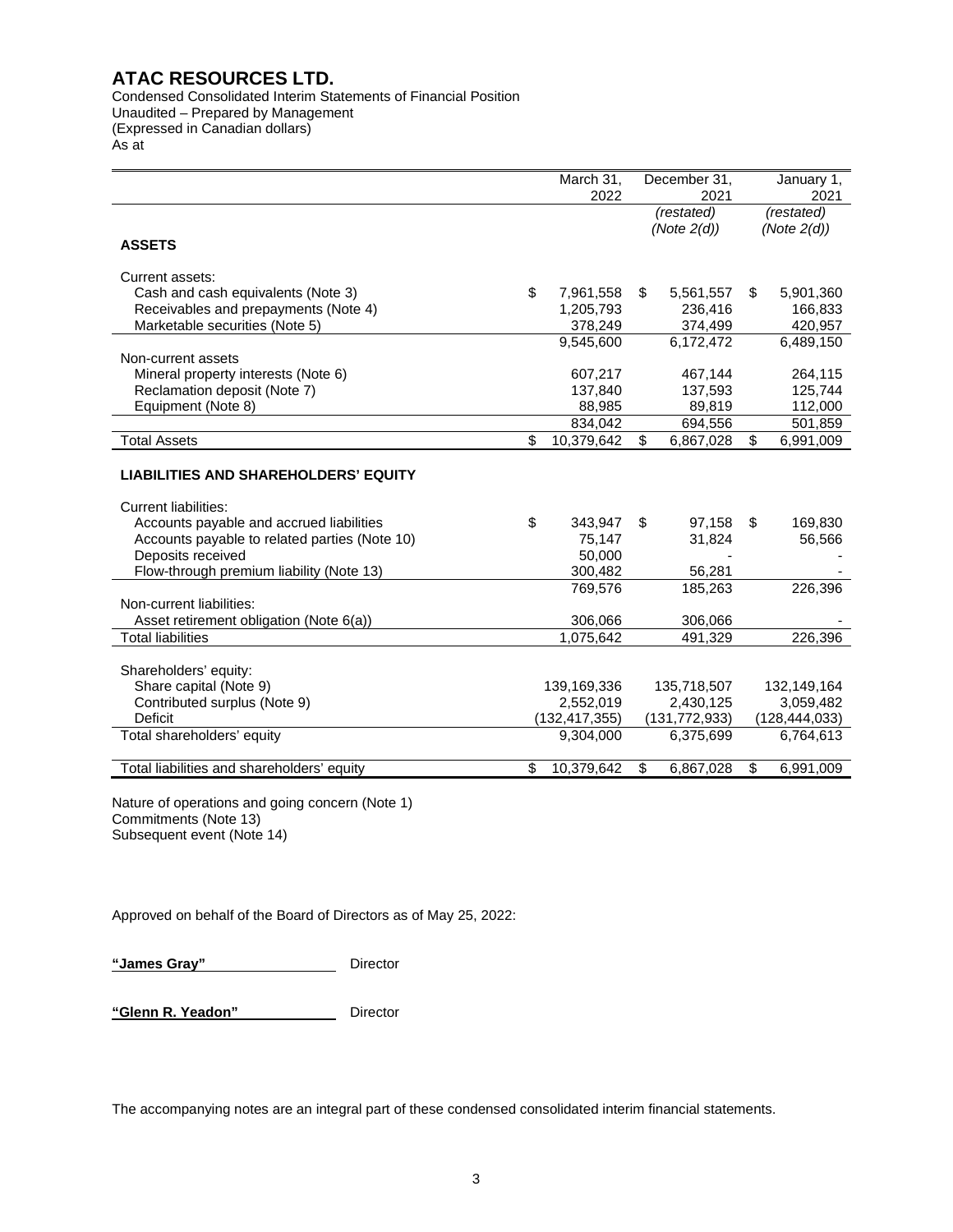Condensed Consolidated Interim Statements of Loss and Comprehensive Loss Unaudited – Prepared by Management (Expressed in Canadian dollars) For the three months ended March 31,

|                                                      | 2022            | 2021                         |
|------------------------------------------------------|-----------------|------------------------------|
|                                                      |                 | (restated)<br>(Note $2(d)$ ) |
| Expenses:                                            |                 |                              |
| Consulting fees (Note 10)                            | \$<br>117,000   | \$<br>38,500                 |
| Depreciation (Note 8)                                | 1,147           |                              |
| Exploration expenses (Note 6)                        | 219,728         | 242,056                      |
| General administrative expenses                      | 5,835           | 3,643                        |
| Insurance                                            | 7,095           | 13,358                       |
| Investor relations and shareholder information       | 57,989          | 12,494                       |
| Management, administration, and                      |                 |                              |
| corporate development fees (Note 10)                 | 11,076          | 15,514                       |
| Office rent (Note 10)                                | 11,700          | 12,000                       |
| Professional fees (Note 10)                          | 32,794          | 67,568                       |
| Property examination costs (Note 10)                 | 12,886          | 28,808                       |
| Salaries and benefits (Note 10)                      | 115,388         | 87,247                       |
| Share-based payments (Note 9,10)                     | 44,728          | 16,697                       |
| Transfer agent and filing fees                       | 21,445          | 4,993                        |
| <b>Travel and meals</b>                              | 3,080           |                              |
| Loss from operating expenses                         | (661, 891)      | (542,878)                    |
| Foreign exchange gain (loss)                         | 1,111           | (832)                        |
| Interest income                                      | 6,809           | 10,492                       |
| Loss on marketable securities (Note 5)               | (2,250)         | (17,005)                     |
| Flow-through premium liability recovery (Note 13)    | 5,799           |                              |
| Gain on option of mineral property interest (Note 6) | 6,000           |                              |
| Loss and comprehensive loss for the period           | \$<br>(644,422) | \$<br>(550,223)              |
|                                                      |                 |                              |
| Weighted average number of shares outstanding        |                 |                              |
| - basic and diluted                                  | 184,546,912     | 162,738,547                  |
| Basic and diluted loss per share                     | \$<br>(0.00)    | \$<br>(0.00)                 |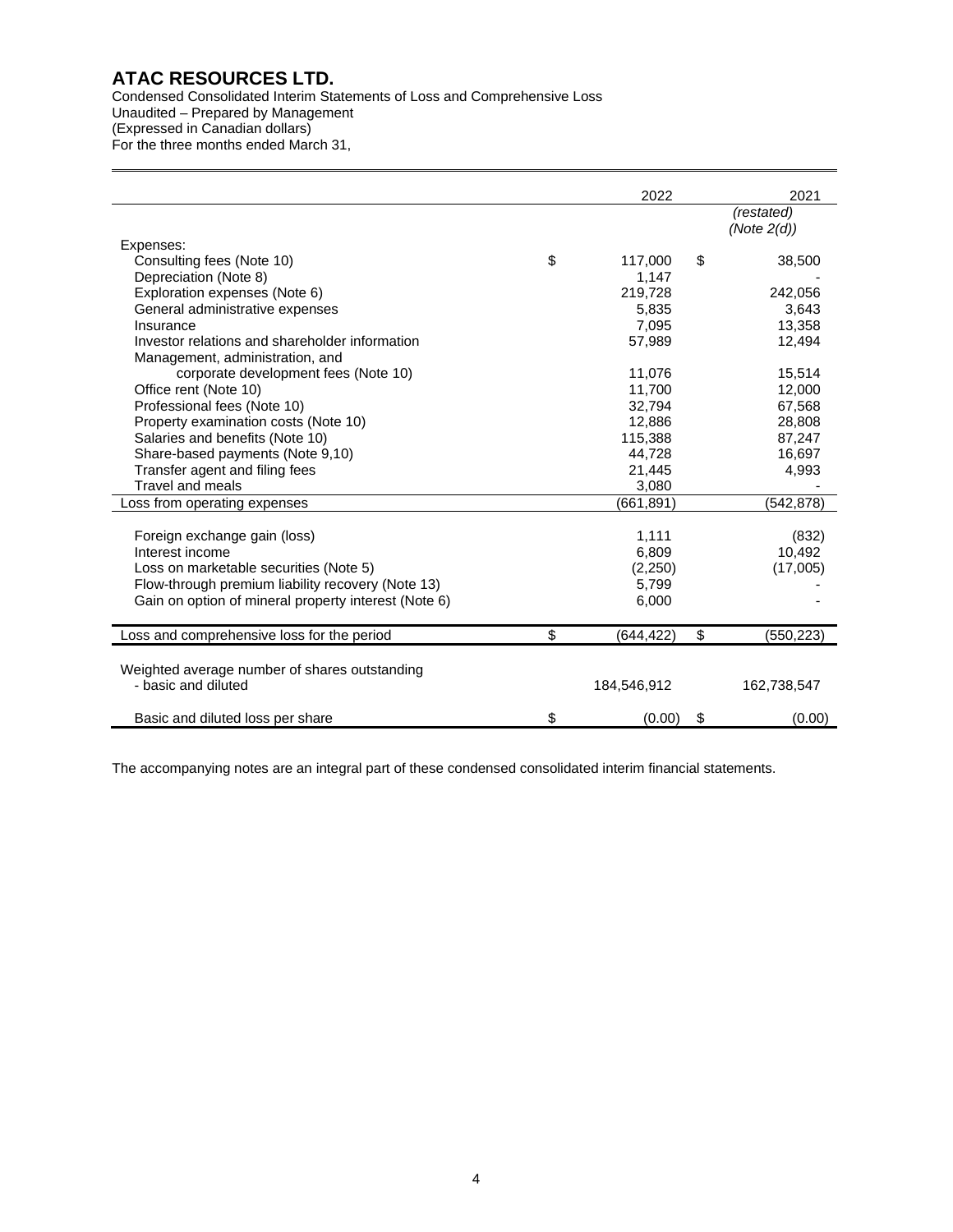Condensed Consolidated Interim Statements of Changes in Shareholders' Equity Unaudited – Prepared by Management (Expressed in Canadian dollars)

|                                                                                                                                                                                                         |                       | <b>Share Capital</b>                           |                                 |                              |                                                                        |
|---------------------------------------------------------------------------------------------------------------------------------------------------------------------------------------------------------|-----------------------|------------------------------------------------|---------------------------------|------------------------------|------------------------------------------------------------------------|
|                                                                                                                                                                                                         | Number of<br>Shares   | Share capital                                  | Contributed<br>surplus          | <b>Deficit</b>               | Total<br>shareholders'<br>equity                                       |
|                                                                                                                                                                                                         |                       |                                                |                                 | (restated)<br>(Note $2(d)$ ) |                                                                        |
| January 1, 2021                                                                                                                                                                                         | 162,738,547           | \$132,149,164                                  | 3,059,482<br>S.                 | \$(128, 444, 033)            | 6,764,613<br>S                                                         |
| Share-based payments<br>Re-allocated on expiration of options<br>Re-allocated on cancellation of options<br>Loss and comprehensive loss for the period                                                  |                       | 15,200                                         | 16,697<br>(331,620)<br>(15,200) | 331,620<br>(550, 223)        | 16,697<br>(550, 223)                                                   |
| March 31, 2021                                                                                                                                                                                          | 162,738,547           | 132, 164, 364                                  | 2,729,359                       | (128, 662, 636)              | 6,231,087                                                              |
| Private placement shares issued<br>Flow-through premium liability<br>Share issuance costs                                                                                                               | 21,600,000            | 4,032,000<br>(228,000)<br>(252, 857)           | 54,018                          |                              | 4,032,000<br>(228,000)<br>(198, 839)                                   |
| Shares issued for mineral properties<br>Re-allocated on expiration of options<br>Share-based payments<br>Loss and comprehensive loss for the period                                                     | 30,000                | 3,000                                          | (555, 820)<br>202,568           | 555,820<br>(3,666,117)       | 3,000<br>202,568<br>(3,666,117)                                        |
| December 31, 2021                                                                                                                                                                                       | 184,368,547           | \$135,718,507                                  | \$<br>2,430,125                 | \$(131,772,933)              | 6,375,699<br>S                                                         |
| Private placement shares issued<br>Flow-through premium liability<br>Share issuance costs<br>Shares issued for mineral properties<br>Share-based payments<br>Loss and comprehensive loss for the period | 25,000,000<br>445,094 | 4,000,000<br>(250,000)<br>(358, 684)<br>59,513 | 77,016<br>44,728                | (644, 422)                   | 4,000,000<br>(250,000)<br>(281, 518)<br>59,513<br>44,728<br>(644, 422) |
| March 31, 2022                                                                                                                                                                                          | 209,813,641           | \$139,169,336                                  | 2,552,019<br>\$                 | $$$ (132,417,355)            | 9,304,000<br>\$                                                        |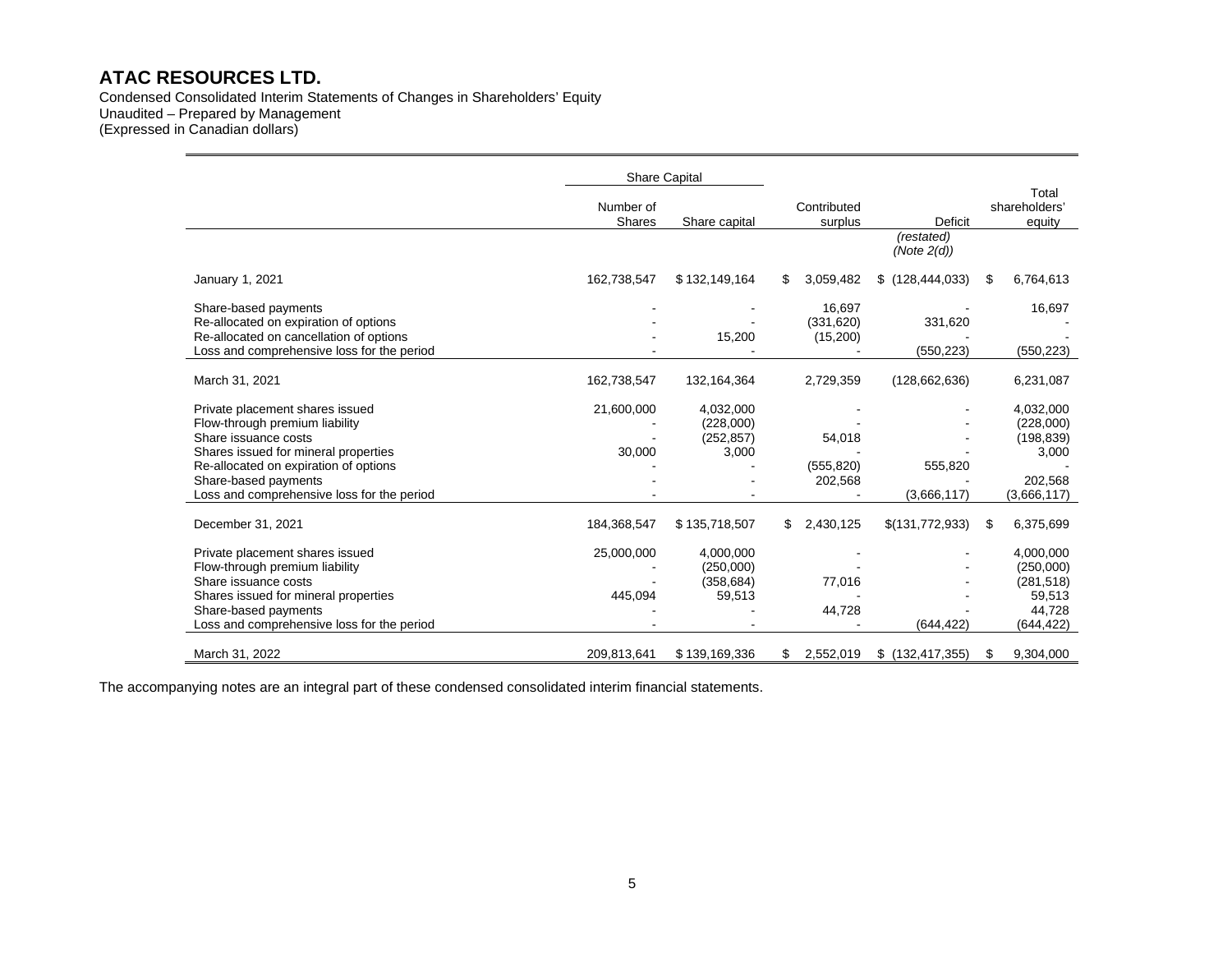Condensed Consolidated Interim Statements of Cash Flows Unaudited – Prepared by Management (Expressed in Canadian dollars) For the three months ended March 31,

|                                                 | 2022             | 2021             |
|-------------------------------------------------|------------------|------------------|
|                                                 |                  | (restated)       |
|                                                 |                  | (Note $2(d)$ )   |
| Cash flows from operating activities:           |                  |                  |
| Loss and comprehensive loss for the period      | \$<br>(644, 422) | \$<br>(550, 223) |
| Items not involving cash:                       |                  |                  |
| Share-based payments                            | 44,728           | 16,697           |
| Unrealized (gain) loss on marketable securities | 2,250            | 17,005           |
| Depreciation                                    | 9,147            | 8,000            |
| Interest income                                 | (6,809)          | (10, 492)        |
| Gain on option of mineral property interest     | (6,000)          |                  |
| Flow-through premium recovery                   | (5,799)          |                  |
| Changes in non-cash working capital items:      |                  |                  |
| Receivables and prepayments                     | 12,432           | 28,731           |
| Accounts payable and accrued liabilities        | 451              | (110, 892)       |
| Due to related parties                          | 43,323           | 7,815            |
| Deposits received                               | 50,000           |                  |
| Cash used in operating activities               | (504, 199)       | (593, 359)       |
| Cash flows from investing activities            |                  |                  |
| Interest received                               |                  | 10,492           |
| <b>Reclamation deposit</b>                      |                  | (355)            |
| Purchase of equipment                           | (4, 813)         |                  |
| Yukon mining exploration grant received         | 25,000           | 56,333           |
| Mineral property acquisition costs              | (80, 560)        | (42, 615)        |
| Cash used in investing activities               | (60, 373)        | (23, 855)        |
|                                                 |                  |                  |
| Cash flows from financing activities            |                  |                  |
| Issue of common share units for cash            | 3,000,000        |                  |
| Share issuance costs                            | (35, 180)        |                  |
| Cash provided by financing activities           | 2,964,820        |                  |
|                                                 |                  |                  |
| Effect of foreign exchange on cash              | (247)            |                  |
| Change in cash                                  | 2,400,001        | (569, 504)       |
|                                                 |                  |                  |
| Cash, beginning of the period                   | 5,561,557        | 5,901,360        |
| Cash, end of the period                         | \$<br>7,961,558  | \$<br>5,331,856  |

Supplemental cash flow information (Note 11)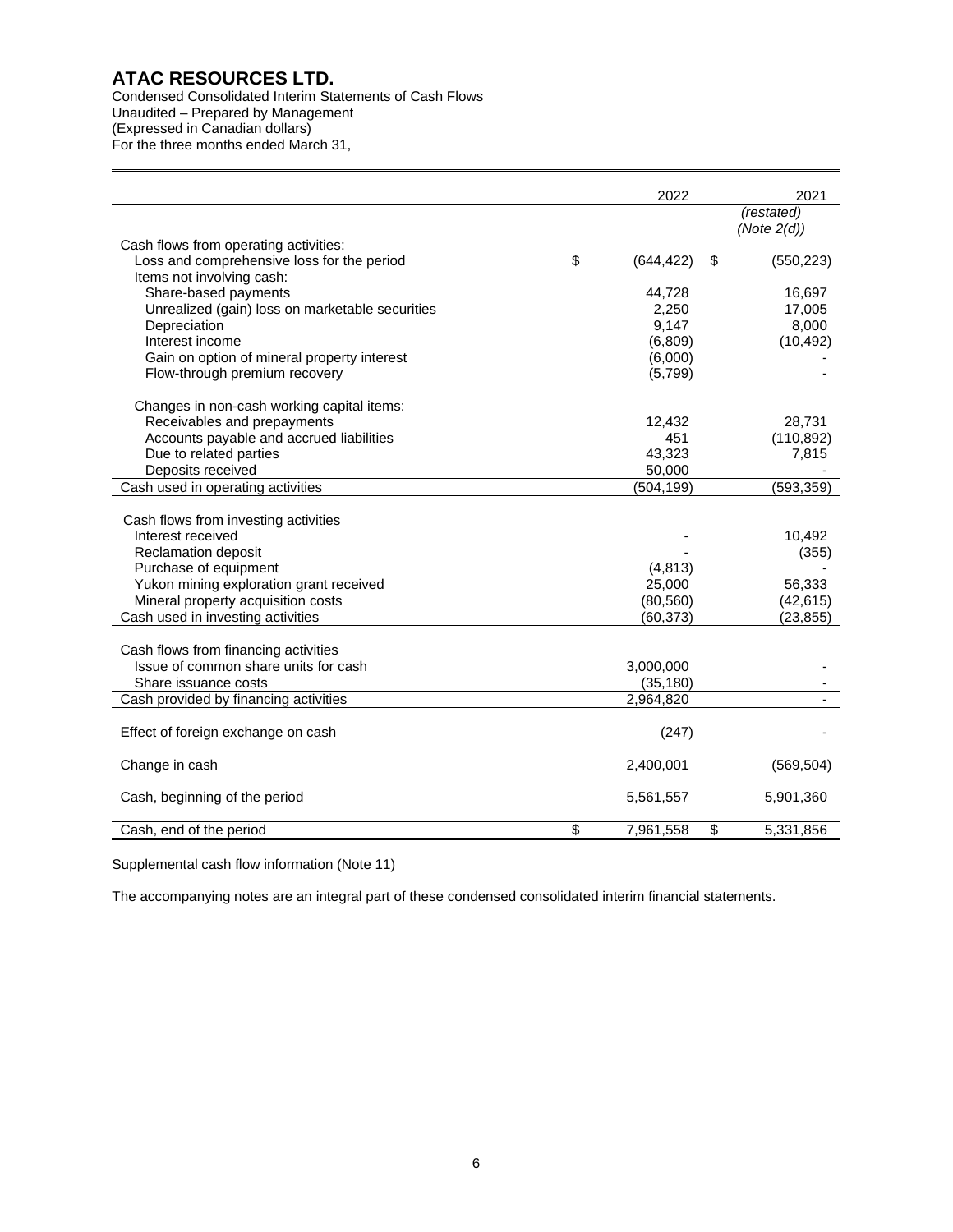## **1. Nature of operations and going concern**

ATAC Resources Ltd. (the "Company" or "ATAC") was incorporated under the laws of the Province of British Columbia, Canada. The Company's head office is located at 1500 – 409 Granville Street, Vancouver, British Columbia, Canada, V6C 1T2. Its records office is located at 1710 - 1177 West Hastings Street, Vancouver, British Columbia, Canada, V6E 2L3. Its main business activity is the acquisition, exploration and evaluation of mineral property interests located in Canada and United States. The Company's common shares trade on the TSX Venture Exchange ("TSX-V") and the OTCQB Venture Market ("OTCQB").

The Company is in the process of exploring its mineral property interests and has not yet determined whether they contain mineral reserves that are economically recoverable. The Company's continuing operations and the underlying value and recoverability of the amounts shown for mineral property interests are entirely dependent upon the existence of economically recoverable mineral reserves, the ability of the Company to obtain the necessary financing to complete the exploration and development of the mineral property interests, obtaining the necessary permits to mine, and on future profitable production or proceeds from the disposition of the mineral property interests.

These condensed consolidated interim financial statements are prepared on the basis that the Company will continue as a going concern, which assumes that the Company will be able to continue in operation for the foreseeable future and will be able to realize its assets and discharge its liabilities and commitments in the normal course of operations. As an exploration stage company, the Company does not have revenues and historically has recurring operating losses. As at March 31, 2022, the Company had working capital of \$8,776,024 (December 31, 2021 - \$5,987,209) and shareholders' equity of \$9,304,000 (December 31, 2021 - \$6,375,699). Management has assessed that this working capital is sufficient for the Company to continue as a going concern beyond one year. If the going concern assumption were not appropriate for these financial statements, it could be necessary to restate the Company's assets and liabilities on a liquidation basis.

In March 2020, the World Health Organization declared coronavirus COVID-19 a global pandemic. This contagious disease outbreak, which has continued to spread, and any related adverse public health developments, has adversely affected workforces, economies, and financial markets globally, potentially leading to an economic downturn. It is not possible for the Company to predict the duration or magnitude of the adverse results of the outbreak and its effects on the Company's ability to raise capital or conduct exploration activities. Operations will depend on obtaining necessary field supplies, obtaining contractor services and safeguarding all personnel during the outbreak, which may be prohibitive or too costly.

## **2. Significant accounting policies**

## **(a) Basic of presentation**

These financial statements have been prepared in conformity with International Accounting Standard ("IAS") 34, Interim Financial Reporting, using the same accounting policies as detailed in the Company's annual audited financial statements for the year ended December 31, 2021, and do not include all the information required for full annual financial statements in accordance with International Financial Reporting Standards ("IFRS"), as issued by the International Accounting Standards Board ("IASB") and interpretations of the International Financial Reporting Interpretations Committee ("IFRIC"). It is suggested that these financial statements be read in conjunction with the annual audited financial statements.

These condensed consolidated interim financial statements have been prepared on an historical cost basis, except for financial instruments which are classified as fair value through profit or loss ("FVTPL"). In addition, these condensed consolidated interim financial statements have been prepared using the accrual basis of accounting, except for cash flow information.

All amounts on the consolidated financial statements are presented in Canadian dollars which is the functional currency of the Company and its subsidiaries.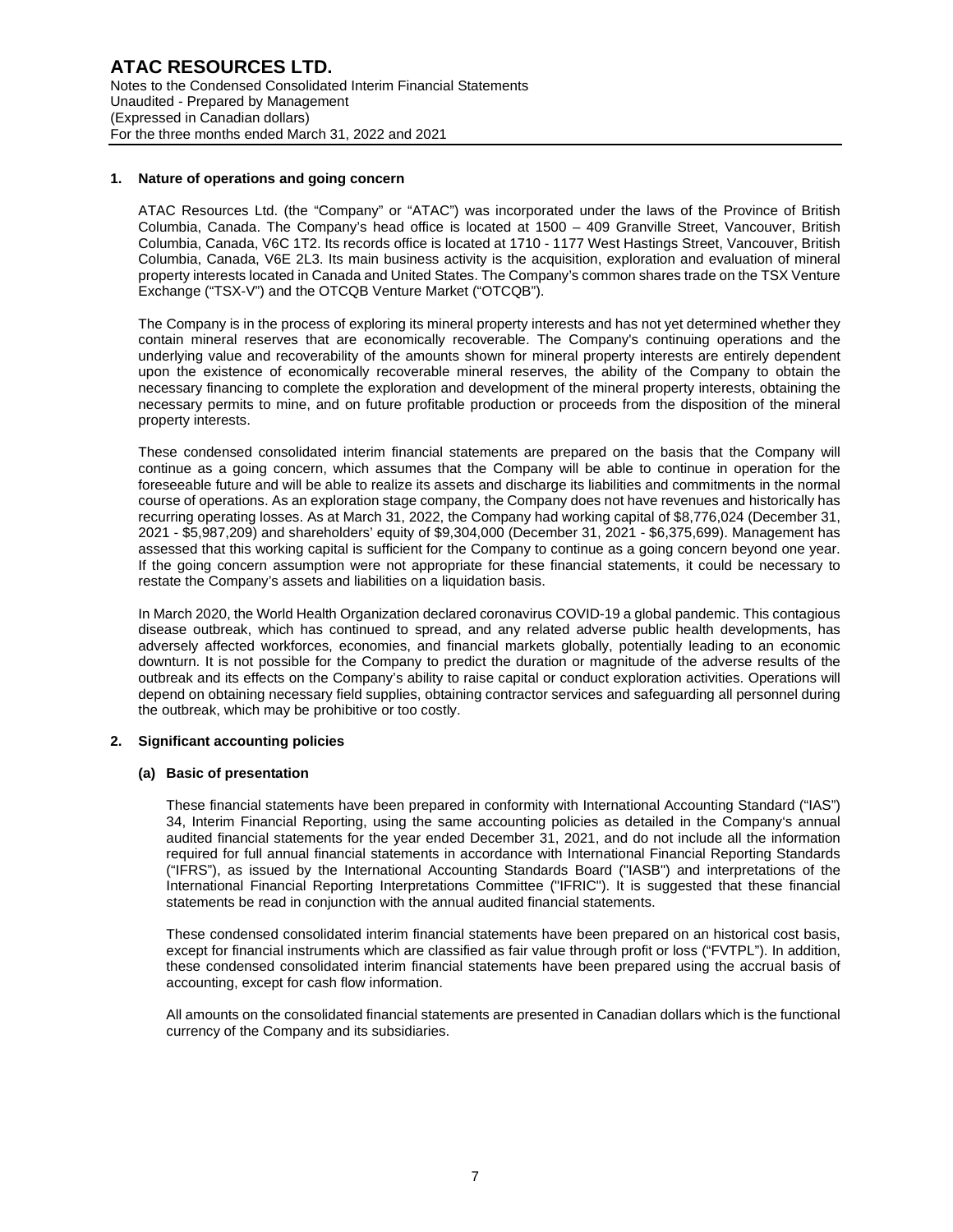# **(b) Basis of consolidation**

These condensed consolidated interim financial statements incorporate the financial statements of the Company and its wholly controlled subsidiaries. Control exists when the Company has the power, directly or indirectly, to govern the financial and operating policies of an entity so as to obtain benefits from its activities. The consolidated financial statements include the accounts of the Company and its direct wholly-owned subsidiaries. All significant intercompany transactions and balances have been eliminated.

|                        | Country of<br>Incorporation | <b>Effective Interest</b> | <b>Functional</b><br>currency |
|------------------------|-----------------------------|---------------------------|-------------------------------|
| 0885802 B.C. Ltd.      | Canada                      | 100%                      | Canadian Dollar               |
| 0885794 B.C. Ltd.      | Canada                      | 100%                      | Canadian Dollar               |
| Cascadia Minerals Ltd. | USA                         | 100%                      | Canadian Dollar               |

On January 14, 2021, Cascadia Minerals Ltd. was incorporated in the State of Nevada, USA, to facilitate the exploration of the Company's East Goldfield project (Note 6). The records office of Cascadia Minerals Ltd. is 210 – 241 Ridge Street, Reno, Nevada, USA.

## **(c) Significant accounting policies**

The accounting policies, estimates and critical judgments, methods of computation and presentation applied in these financial statements are consistent with those of the most recent annual audited financial statements and are those the Company adopted in its financial statements for the year ended December 31, 2021, except for Exploration and Evaluation Assets, as described below. Accordingly, other than as described below, these financial statements should be read in conjunction with the Company's most recent annual audited financial statements.

# **(d) Change in accounting policy**

Effective January 1, 2022, the Company changed its accounting policy for exploration and evaluation expenditures from the policy previously adopted for its financial statements for the year ended December 31, 2021. The Company previously capitalized the acquisition costs of exploration and evaluation assets and deferred exploration expenditures directly related to specific exploration and evaluation assets. Under the new policy, exploration and evaluation expenditures incurred prior to the determination of the feasibility of mining operations and a decision to proceed with development are charged to the statement of loss and comprehensive loss as incurred. Development expenditures incurred subsequent to a development decision, and to increase or to extend the life of existing production, are capitalized and will be amortized on the unit-of production method based upon estimated proven and probable reserves.

Mineral property acquisition costs will continue to be capitalized and include consideration and transaction costs for mineral property interests. These costs are amortized over the estimated life of the property following commencement of commercial production. If, after management review, it is determined that the carrying amount of a mineral property is impaired, that property is written down to its estimated net realizable value. A mineral property is reviewed for impairment whenever events or changes in circumstances indicate that its carrying amount may not be recoverable.

The Company has accounted for this change in accounting policy on a retrospective basis.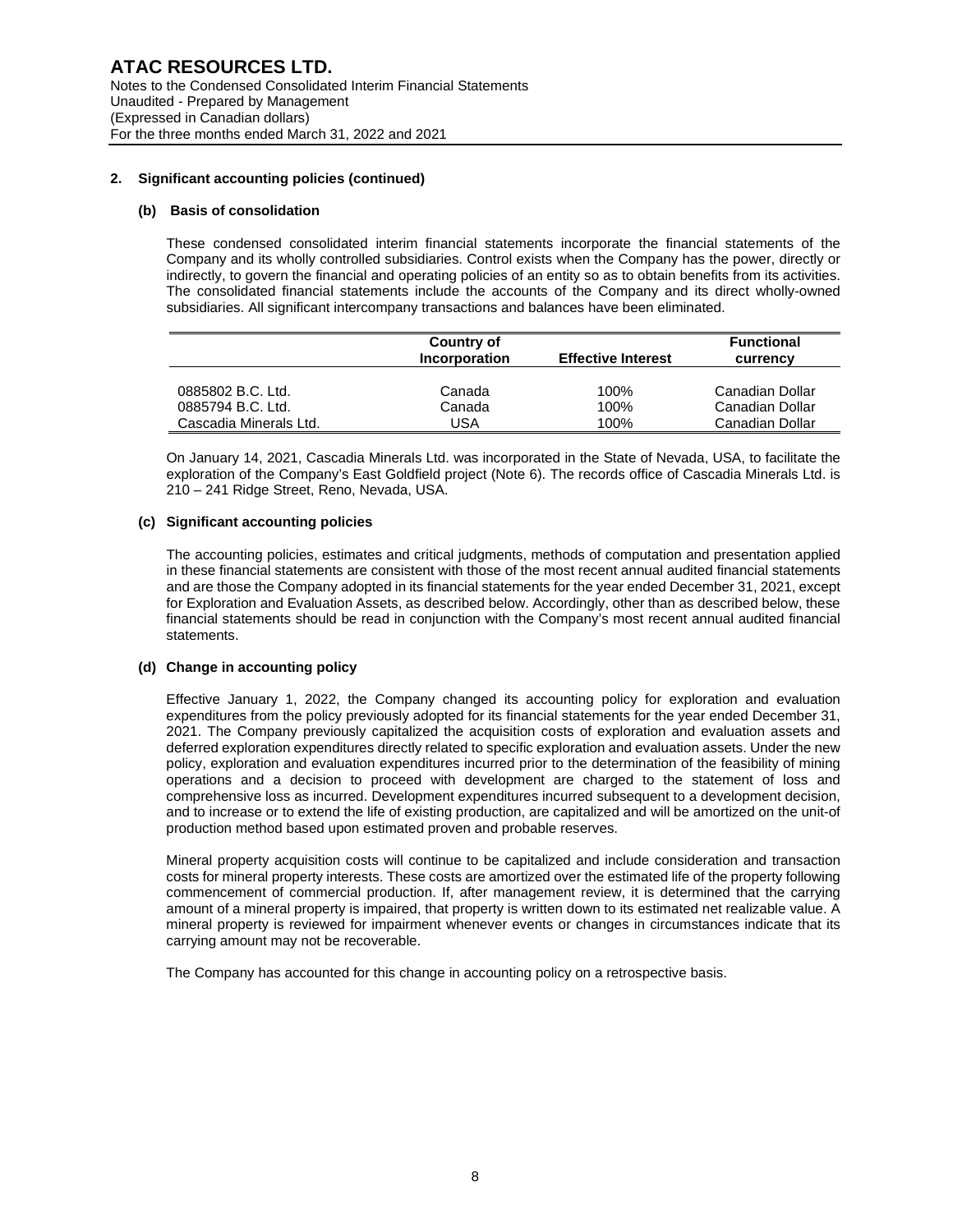# **(d) Change in accounting policy (continued)**

The change in accounting policy resulted in the following changes to the Company's consolidated financial statements:

Consolidated Statement of Financial Position as at January 1, 2021:

|                                            | As previously<br>reported | Effect of<br>change in<br>accounting<br>$policy^{(i)}$ |    | As restated<br>under new<br>policy |
|--------------------------------------------|---------------------------|--------------------------------------------------------|----|------------------------------------|
| Mineral property interests                 | \$<br>793,966             | \$<br>(529, 851)                                       | \$ | 264,115                            |
| Total assets                               | \$<br>7,520,860           | \$<br>(529, 851)                                       | S  | 6,991,009                          |
| Deficit                                    | \$<br>(127, 914, 182)     | \$<br>(529, 851)                                       | \$ | (128, 444, 033)                    |
| Total shareholders' equity                 | \$<br>7.294.464           | \$<br>(529, 851)                                       | \$ | 6,764,613                          |
| Total liabilities and shareholders' equity | \$<br>7.520.860           | \$<br>(529.851)                                        | \$ | 6.991.009                          |

(i) All exploration and evaluation expenditures have been expensed to deficit rather than capitalized on the statement of financial position. \$264,115 relates to the net book value of historical acquisition costs as at January 1, 2021.

Consolidated Statement of Financial Position as at December 31, 2021:

|                                            | As previously<br>reported | Effect of<br>change in<br>accounting<br>$policy^{(ii)}$ |    | As restated<br>under new<br>policy |
|--------------------------------------------|---------------------------|---------------------------------------------------------|----|------------------------------------|
| Mineral property interests                 | \$<br>2,175,729           | \$<br>(1,708,585)                                       | \$ | 467,144                            |
| Total assets                               | \$<br>8,575,613           | \$<br>(1,708,585)                                       | \$ | 6,867,028                          |
| Deficit                                    | \$<br>(130,064,348)       | \$<br>(1,708,585)                                       | \$ | (131, 772, 933)                    |
| Total shareholders' equity                 | \$<br>8.084.284           | \$<br>(1,708,585)                                       | \$ | 6,375,699                          |
| Total liabilities and shareholders' equity | \$<br>8,575,613           | \$<br>(1,708,585)                                       | S  | 6,867,028                          |

(ii) All exploration and evaluation expenditures have been expensed to deficit rather than capitalized on the statement of financial position. \$467,144 relates to the net book value of acquisition costs as at December 31, 2021.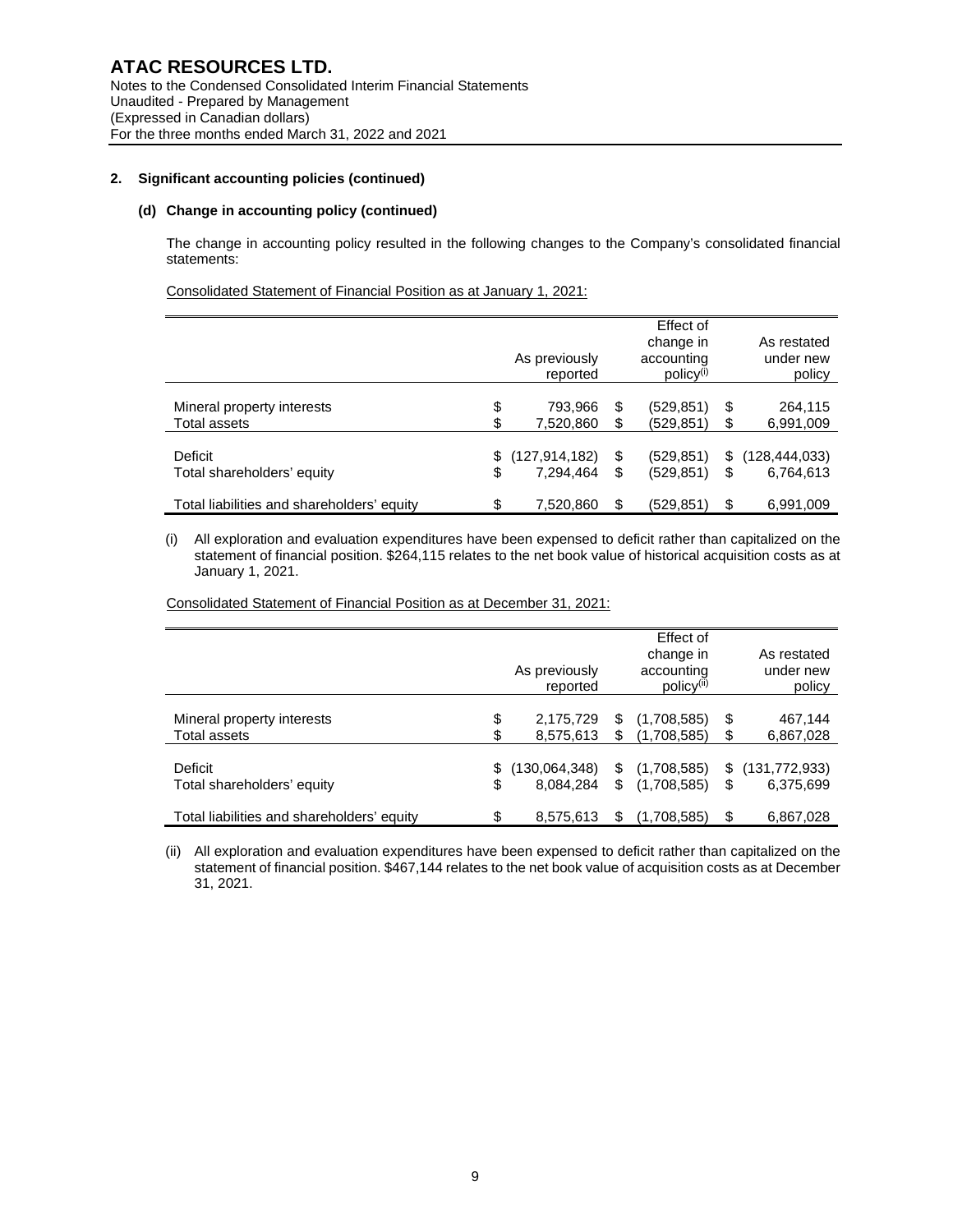# **(d) Change in accounting policy (continued)**

Condensed Consolidated Interim Statement of Comprehensive Loss for the three months ended March 31, 2021:

|                                                                                                                                      |          | As previously<br>reported |                | Effect of<br>change in<br>accounting<br>$policy^{(iii)}$ |                | As restated<br>under new<br>policy |
|--------------------------------------------------------------------------------------------------------------------------------------|----------|---------------------------|----------------|----------------------------------------------------------|----------------|------------------------------------|
| Expenses:<br><b>Exploration expenses</b><br>Loss for operating expenses for the period<br>Loss and comprehensive loss for the period | \$<br>\$ | (300,822)<br>(308,167)    | \$<br>\$<br>\$ | 242.056<br>(242,056)<br>(242,056)                        | \$<br>\$<br>\$ | 242,056<br>(542,878)<br>(550,223)  |
| Basic and diluted loss per share                                                                                                     | \$       | (0.00)                    | \$             | (0.0034)                                                 | \$             | (0.00)                             |
| Weighted average number of shares outstanding<br>- basic and diluted                                                                 |          | 162,738,547               |                |                                                          |                | 162,738,547                        |

(iii) \$242,056 in exploration costs incurred during the period ended March 31, 2021, which were previously capitalized in mineral properties, have been reflected in the loss and comprehensive loss for the period ended March 31, 2021.

Condensed Consolidated Interim Statement of Equity for the three months ended March 31, 2021:

|                                                                                                               | As previously<br>reported                                 |                | Effect of<br>change in<br>accounting<br>$policy^{(iv)}$ |                | As restated<br>under new<br>policy               |
|---------------------------------------------------------------------------------------------------------------|-----------------------------------------------------------|----------------|---------------------------------------------------------|----------------|--------------------------------------------------|
| Deficit as at December 31, 2020<br>Loss and comprehensive loss for the period<br>Deficit as at March 31, 2021 | (127, 914, 182)<br>\$<br>(308,167)<br>(127,890,729)<br>\$ | \$<br>\$<br>\$ | (529, 851)<br>(242,056)<br>(771,907)                    | \$<br>\$<br>\$ | (128, 444, 033)<br>(550, 223)<br>(128, 662, 636) |
| Total shareholders' equity as at<br>December 31, 2020                                                         | \$(127,914,182)                                           | \$             | (529, 851)                                              | \$             | (128, 444, 033)                                  |
| Loss and comprehensive loss for the period<br>Total shareholders' equity as at March 31, 2021                 | (308,167)<br>(127,890,729)                                | \$<br>\$       | (242,056)<br>(771,907)                                  | \$<br>\$       | (550,223)<br>(128,662,636)                       |

(iv) \$529,851 in accumulated exploration costs, which were previously capitalized in mineral properties, have been reflected in the opening deficit for the period ended March 31, 2021. In addition, \$242,056 in exploration costs incurred during the period ended March 31, 2021, which were previously capitalized in mineral properties, have been reflected in the loss and comprehensive loss for the period ended March 31, 2021.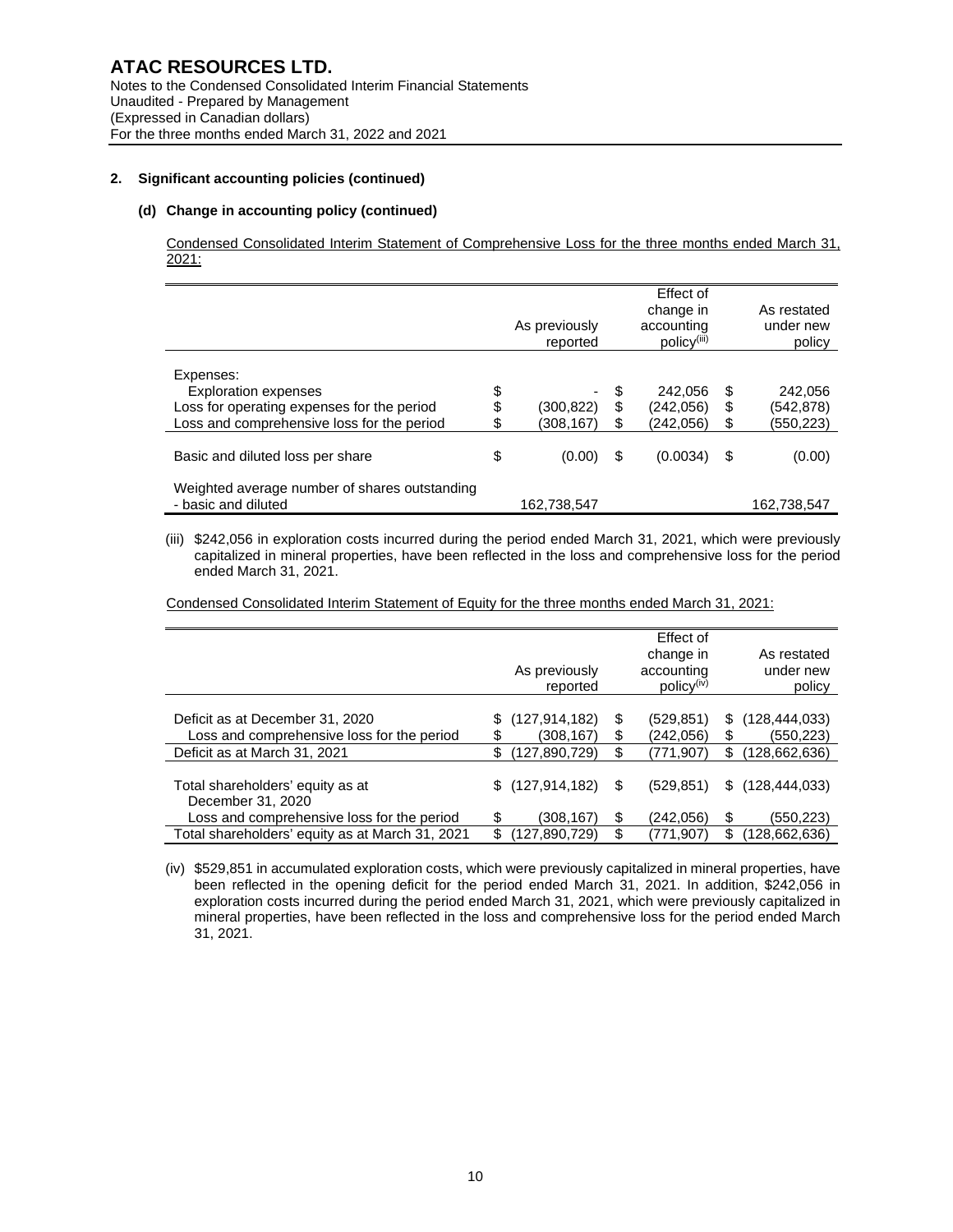# **(d) Change in accounting policy (continued)**

Condensed Consolidated Interim Statement of Cash Flows for the three months ended March 31, 2021:

|                                                                                                                                                                                                                           | As previously<br>reported          |     | Effect of<br>change in<br>accounting<br>policy | As restated<br>under new<br>policy |
|---------------------------------------------------------------------------------------------------------------------------------------------------------------------------------------------------------------------------|------------------------------------|-----|------------------------------------------------|------------------------------------|
| Cash flows from operating activities:<br>Loss and comprehensive loss for the period <sup>(v)</sup><br>Depreciation $(vi)$<br>Changes in non-cash working capital items:                                                   | \$<br>(308, 167)                   | \$. | (242, 055)<br>8,000                            | \$<br>(550, 222)<br>8,000          |
| Receivables and prepayments <sup>(vii)</sup><br>Accounts payable and accrued liabilities <sup>(vii)</sup><br>Due to related parties <sup>(vii)</sup>                                                                      | (11,164)<br>(25,854)<br>15,160     |     | 39,895<br>(85,038)<br>(7, 345)                 | 28,731<br>(110, 892)<br>7,815      |
| Cash used in operating activities                                                                                                                                                                                         | (306,815)                          |     | (286,543)                                      | (593,358)                          |
| Cash flows from investing activities<br>Mineral property acquisition costs <sup>(viii)</sup><br>Prepaid exploration expenditures <sup>(vii)</sup><br>Deferred exploration and evaluation<br>expenditures <sup>(vii)</sup> | (92,509)<br>(25,361)<br>(211, 289) |     | 49,893<br>25,361<br>211,289                    | (42,616)                           |
| Cash used in investing activities                                                                                                                                                                                         | (262,689)                          |     | 286.543                                        | 23.854                             |

(v) See notes above regarding the condensed consolidated interim statement of comprehensive loss for the three months ended March 31, 2021.

- (vi) Depreciation of \$8,000 was previously included in exploration and evaluation expenditures and capitalized to mineral properties.
- (vii) Exploration and evaluation expenditures through prepaid expenses and payables were previously disclosed as investing activities to the extent they related to mineral property costs. These are now expensed as operating activities.
- (viii) As a result of the Rau property remaining impaired at March 31, 2021, the Company has expensed related acquisition costs incurred in the period (Note 6(a)).

## **(e) New accounting standards**

Certain pronouncements have been issued by the IASB or IFRIC that are effective for accounting periods beginning on or after January 1, 2022. The Company has reviewed these updates and determined that many of these updates are not applicable or consequential to the Company and have been excluded from discussion within these significant accounting policies.

## **3. Cash and cash equivalents**

Cash and cash equivalents consist of the following:

|                                                              | March 31,<br>2022      | December 31,<br>2021         |
|--------------------------------------------------------------|------------------------|------------------------------|
| Bank and broker balances<br>Cashable investment certificates | 3,472,144<br>4.489.414 | \$<br>1,072,143<br>4,489,414 |
|                                                              | 7,961,558              | \$<br>5,561,557              |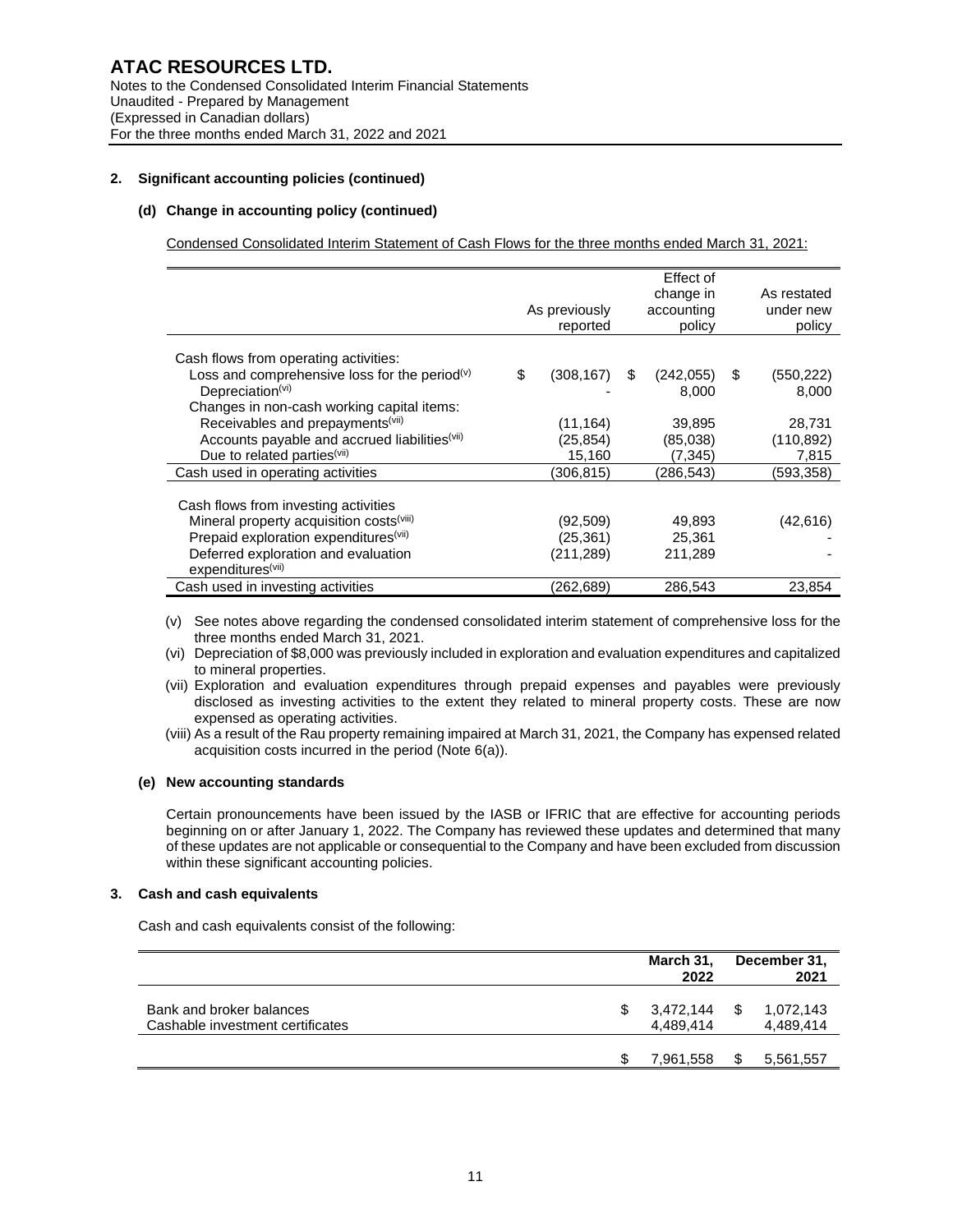## **4. Receivables and prepayments**

Receivables and prepayments consist of the following:

|                                            | March 31,<br>2022 |    | December 31,<br>2021 |
|--------------------------------------------|-------------------|----|----------------------|
| Sales tax recoverable                      | \$<br>32.438      | S  | 48,706               |
| Exploration incentives receivable (Note 6) |                   |    | 25,000               |
| Subscriptions receivable (Note 9)          | 1,000,000         |    | 25,000               |
| Other receivables                          | 6,809             |    | 2,565                |
| Prepaid expenses and deposits              | 166,546           |    | 98,280               |
|                                            |                   |    |                      |
|                                            | 1,205,793         | \$ | 174.551              |

## **5. Marketable securities**

Marketable securities consist of various common shares received on the option of mineral property interests as follows:

|                      | <b>Shares with</b><br>an active |                 |                 |
|----------------------|---------------------------------|-----------------|-----------------|
|                      | market                          | <b>Warrants</b> | <b>Totals</b>   |
| Cost                 |                                 |                 |                 |
| January 1, 2021      | \$<br>1,725,334                 | \$<br>475,000   | \$<br>2,200,334 |
| Additions            | 20.000                          |                 | 20.000          |
| Proceeds on sale     | (12, 177)                       | (20)            | (12, 197)       |
| <b>Realized loss</b> | (293, 537)                      | (474, 980)      | (768, 517)      |
| December 31, 2021    | 1,439,620                       |                 | 1,439,620       |
| <b>Fair value</b>    |                                 |                 |                 |
| January 1, 2021      | 411,114                         | 9,843           | 420,957         |
| <b>Additions</b>     | 20,000                          |                 | 20,000          |
| Proceeds on sale     | (12, 177)                       | (20)            | (12, 197)       |
| <b>Realized loss</b> | (2,055)                         | (9,823)         | (11, 878)       |
| Unrealized loss      | (42, 383)                       |                 | (42, 383)       |
| December 31, 2021    | \$<br>374,499                   | \$              | \$<br>374,499   |
| Cost                 |                                 |                 |                 |
| January 1, 2022      | \$<br>1,439,620                 | \$              | \$<br>1,439,620 |
| Additions            | 6,000                           |                 | 6,000           |
| March 31, 2022       | 1,445,620                       |                 | 1,445,620       |
| <b>Fair value</b>    |                                 |                 |                 |
| January 1, 2022      | 374,499                         |                 | 374,499         |
| Additions            | 6,000                           |                 | 6,000           |
| Unrealized loss      | (2,250)                         |                 | (2,250)         |
| March 31, 2022       | \$<br>378,249                   | \$              | \$<br>378,249   |

During the year ended December 31, 2021, the Company received 50,000 common shares of Makara Mining Corp. ("Makara") at a fair value of \$20,000 (\$0.40 per share) pursuant to an option agreement in respect of the Idaho Creek project (Note 6). During the three months ended March 31, 2022, the Company received an additional 100,000 common shares of Makara at a value of \$6,000 (\$0.06 per share).

The valuation of the shares with an active market has been determined in whole by reference to the bid price of the shares on the TSX-V or Toronto Stock Exchange ("TSX") at each period end date.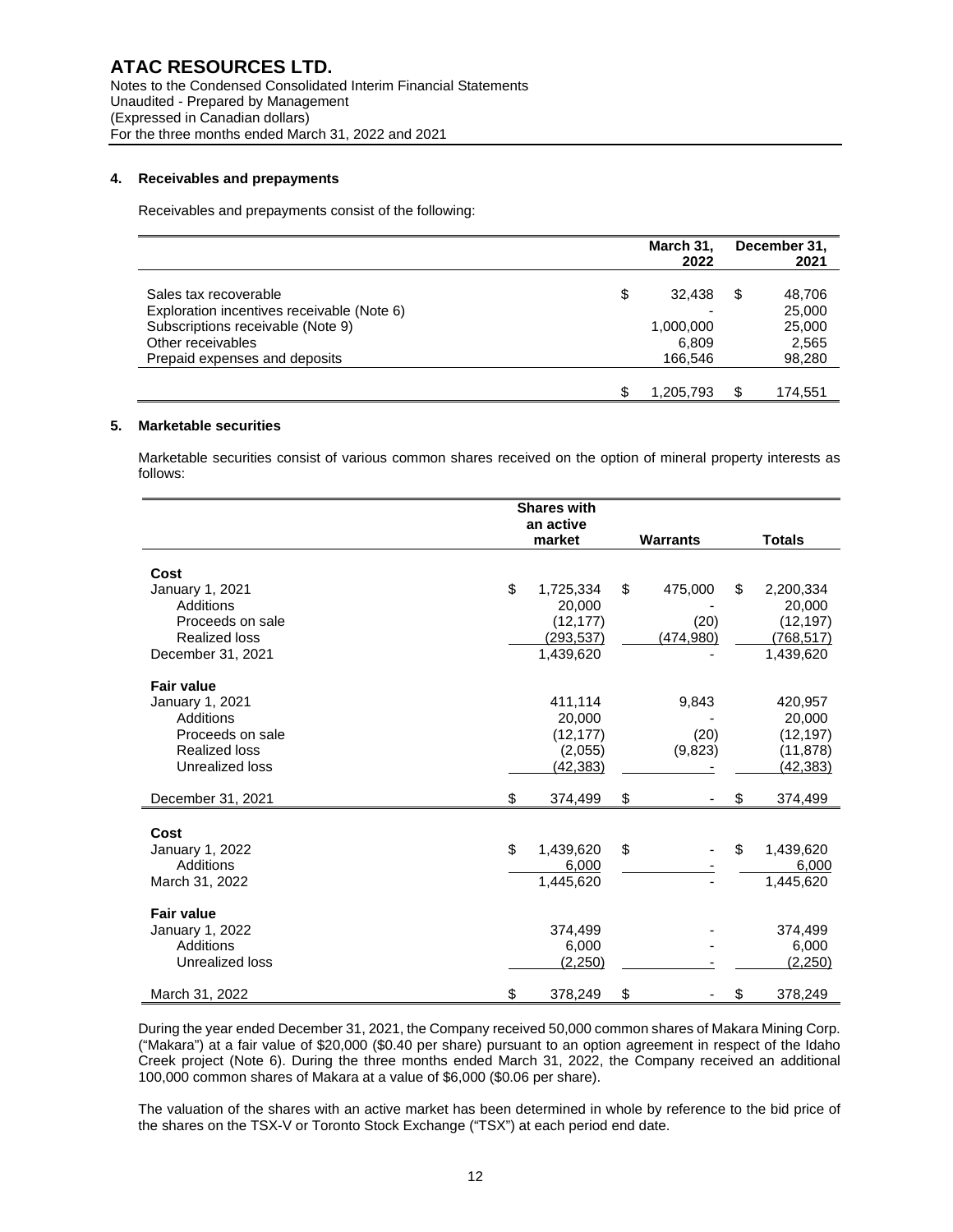## **6. Mineral property interests**

The Company's mineral property interests consist of various exploration stage properties located in the Yukon Territory, Canada and Nevada, USA. The properties have been grouped into wholly-owned, under option and royalty interests. Properties which are in close proximity and could be developed as a single economic unit are grouped into projects. The continuity of aggregate costs incurred is as follows:

|                                                                                                                                               | Wholly-owned                                             | <b>Under option</b> |                               | <b>Total</b>                                                                  |
|-----------------------------------------------------------------------------------------------------------------------------------------------|----------------------------------------------------------|---------------------|-------------------------------|-------------------------------------------------------------------------------|
| January 1, 2021<br>Acquisitions / staking / assessments<br>Cash / shares received<br>Reclamation obligations<br>Gain on option<br>Impairments | \$<br>217,000<br>58.499<br>(30,000)<br>191.645<br>30,000 | \$                  | 47.115<br>72.414<br>(119,529) | \$<br>264,115<br>130.913<br>(30,000)<br>191.645<br>30,000<br><u>(119,529)</u> |
| December 31, 2021<br>Acquisitions / staking / assessments<br>Cash / shares received<br>Gain on option                                         | \$<br>467.144<br>12,000<br>(6,000)<br>6,000              | \$                  | 128,073                       | \$<br>467,144<br>140.073<br>(6,000)<br>6,000                                  |
| March 31, 2022                                                                                                                                | 479.144                                                  | \$                  | 128.073                       | \$<br>607.217                                                                 |

Changes in the project carrying amounts for the three months ended March 31, 2022, and year ended December 31, 2021 are summarized as follows:

|                              | January 1,<br>2022 |         | Acquisitions /<br>staking /<br>assessments |         |    | Cash / Shares<br>Received |    | Gain on option | March 31,<br>2022 |
|------------------------------|--------------------|---------|--------------------------------------------|---------|----|---------------------------|----|----------------|-------------------|
| <b>Wholly-owned projects</b> |                    |         |                                            |         |    |                           |    |                |                   |
| Rackla Gold                  |                    |         |                                            |         |    |                           |    |                |                   |
| Nadaleen (Osiris and Orion)  | \$                 | 202,776 | \$                                         |         | \$ |                           | \$ |                | \$<br>202,776     |
| Rau                          |                    |         |                                            |         |    |                           |    |                |                   |
|                              |                    | 202,777 |                                            |         |    |                           |    |                | 202,777           |
| Connaught                    |                    | 179,678 |                                            | 12,000  |    |                           |    |                | 191,678           |
| <b>Idaho Creek</b>           |                    |         |                                            |         |    | (6,000)                   |    | 6,000          |                   |
| Rosy                         |                    | 84,689  |                                            |         |    |                           |    |                | 84,689            |
|                              |                    | 467,144 |                                            | 12,000  |    | (6,000)                   |    | 6,000          | 479,144           |
| Under option project         |                    |         |                                            |         |    |                           |    |                |                   |
| Catch                        |                    |         |                                            | 25,560  |    |                           |    |                | 25,560            |
| PIL                          |                    |         |                                            | 102,513 |    |                           |    |                | 102,513           |
|                              |                    |         |                                            | 128,073 |    |                           |    |                | 128,073           |
| <b>Total All Projects</b>    |                    | 467,144 | S                                          | 140,073 | S  | (6,000)                   | S  | 6,000          | 607,217           |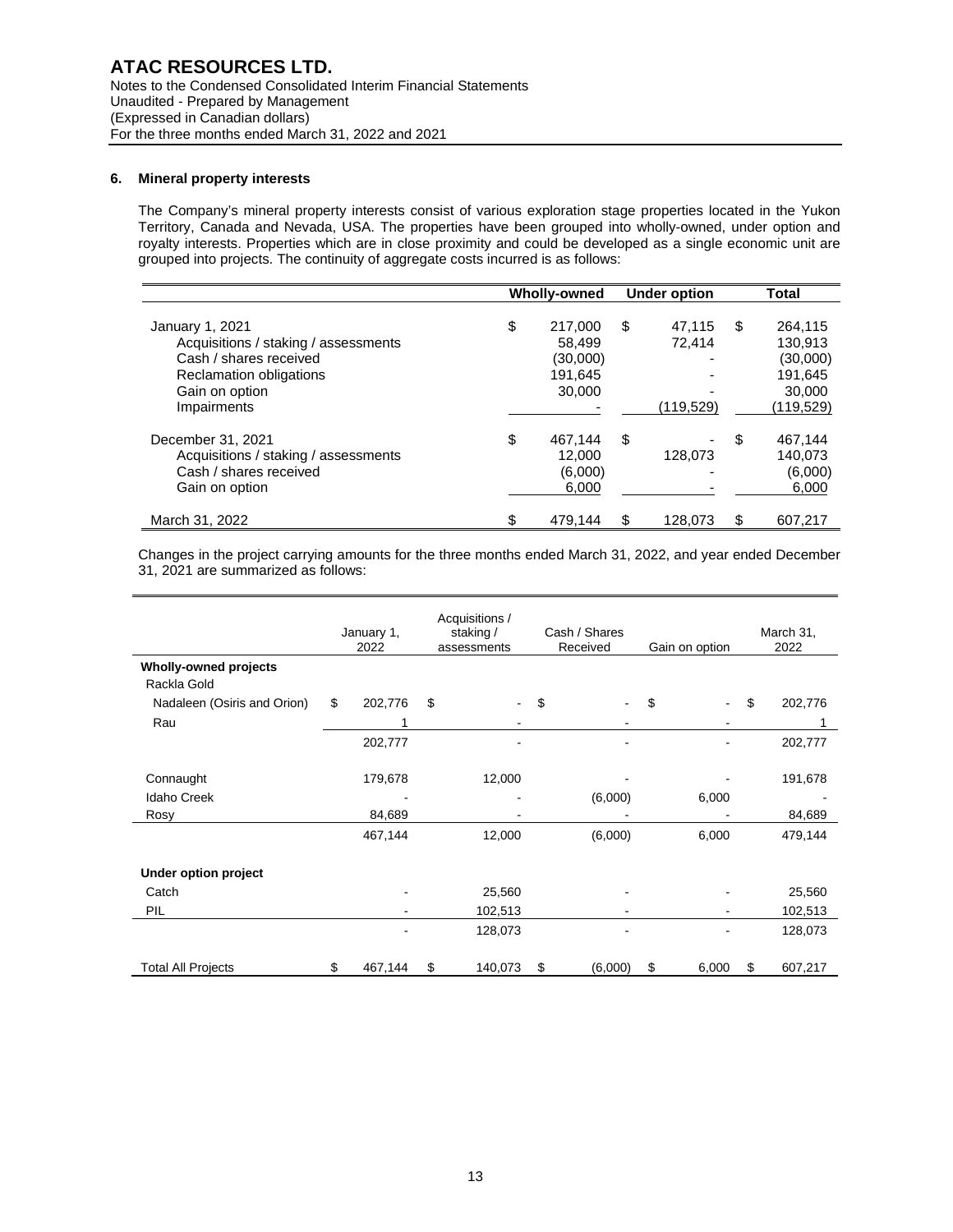|                                               | January<br>1, 2021 | Acquisitions /<br>Cash /<br>Asset<br>staking /<br><b>Shares</b><br>retirement<br>obligation<br>Received<br>assessments |                          |     | Gain on<br>option<br>Impairment |    |                |    | December<br>31.<br>2021 |    |                |               |
|-----------------------------------------------|--------------------|------------------------------------------------------------------------------------------------------------------------|--------------------------|-----|---------------------------------|----|----------------|----|-------------------------|----|----------------|---------------|
| <b>Wholly-owned projects</b>                  |                    |                                                                                                                        |                          |     |                                 |    |                |    |                         |    |                |               |
| Rackla Gold<br>Nadaleen (Osiris<br>and Orion) | \$                 | \$                                                                                                                     | 26,114                   | \$  | $\blacksquare$                  | \$ | 176,661        | \$ |                         | \$ |                | \$<br>202,776 |
|                                               |                    |                                                                                                                        |                          |     |                                 |    |                |    |                         |    |                |               |
| Rau                                           |                    |                                                                                                                        |                          |     |                                 |    |                |    |                         |    |                |               |
|                                               | $\overline{2}$     |                                                                                                                        | 26,114                   |     | $\blacksquare$                  |    | 176,661        |    |                         |    |                | 202,777       |
|                                               |                    |                                                                                                                        |                          |     |                                 |    |                |    |                         |    |                |               |
| Connaught                                     | 132,309            |                                                                                                                        | 32,385                   |     |                                 |    | 14,984         |    |                         |    |                | 179,678       |
| <b>Idaho Creek</b>                            |                    |                                                                                                                        | $\overline{\phantom{a}}$ |     | (30,000)                        |    | $\blacksquare$ |    | 30,000                  |    |                |               |
| Rosy                                          | 84,689             |                                                                                                                        |                          |     |                                 |    |                |    |                         |    |                | 84,689        |
|                                               | 217,000            |                                                                                                                        | 58,499                   |     | (30,000)                        |    | 191,645        |    | 30,000                  |    | $\blacksquare$ | 467,144       |
| Under option project                          |                    |                                                                                                                        |                          |     |                                 |    |                |    |                         |    |                |               |
|                                               |                    |                                                                                                                        |                          |     |                                 |    |                |    |                         |    |                |               |
| <b>East Goldfield</b>                         | 47,115             |                                                                                                                        | 72,414                   |     |                                 |    |                |    |                         |    | (119, 529)     |               |
| <b>Total All Projects</b>                     | \$264,115          | \$                                                                                                                     | 130,913                  | \$. | (30,000)                        |    | \$191.645      | \$ | 30,000                  | S  | (119, 529)     | \$467,114     |

## **a) Wholly-owned projects**

The Company's wholly owned projects are comprised of the rights to explore various mineral claims located in the Yukon Territory and Nevada, which are at various stages of exploration. They are not subject to any option or sale agreements, except as noted below.

## *Rackla Gold property*

The Rackla Gold property consists of a 100% interest in the various mineral properties located in the Mayo Mining District, Yukon Territory. The Rackla Gold property has been divided into two separate projects, being the Nadaleen (formerly Osiris and Orion) and Rau projects.

The Nadaleen project is located at the eastern end of the Rackla Gold property and hosts Carlin-type gold mineralization.

The Rau project is located at the western end of the Rackla Gold property and hosts the Tiger Gold deposit. The Company has paused work on the Rau project while government land use planning is ongoing. Consequently, the acquisition costs with respect to the Rau project are expensed on an ongoing basis. A total of \$nil (2021 - \$49,894) in acquisition costs have been recorded as exploration expenses on the condensed consolidated interim statement of loss for the three months ended March 31, 2022.

As at March 31, 2022, the Company has recognized reclamation obligations of \$176,661 and \$114,421 on the Nadaleen and Rau projects, respectively (December 31, 2021 - \$176,661 and \$114,421, respectively). The undiscounted amounts of estimated cash flows were estimated at \$258,650 and \$138,450 for Nadaleen and Rau, respectively. The liabilities were estimated using expected lives of 4 and 2 years for Nadaleen and Rau, respectively, and a net discount rate of 10%.

## *Connaught project*

The Connaught project consists of a 100% interest in the CN, NC, OM and TN mineral claims located in the Dawson Mining District, Yukon Territory. The TN claims are subject to a 1% NSR.

In 2020, the Company was approved to receive financial assistance from the Yukon Government on 2020 qualified exploration expenditures on its Connaught project, to a maximum of \$39,558. As at December 31, 2020, the Company had earned \$33,070 of the amount, which was received during the year ended December 31, 2021.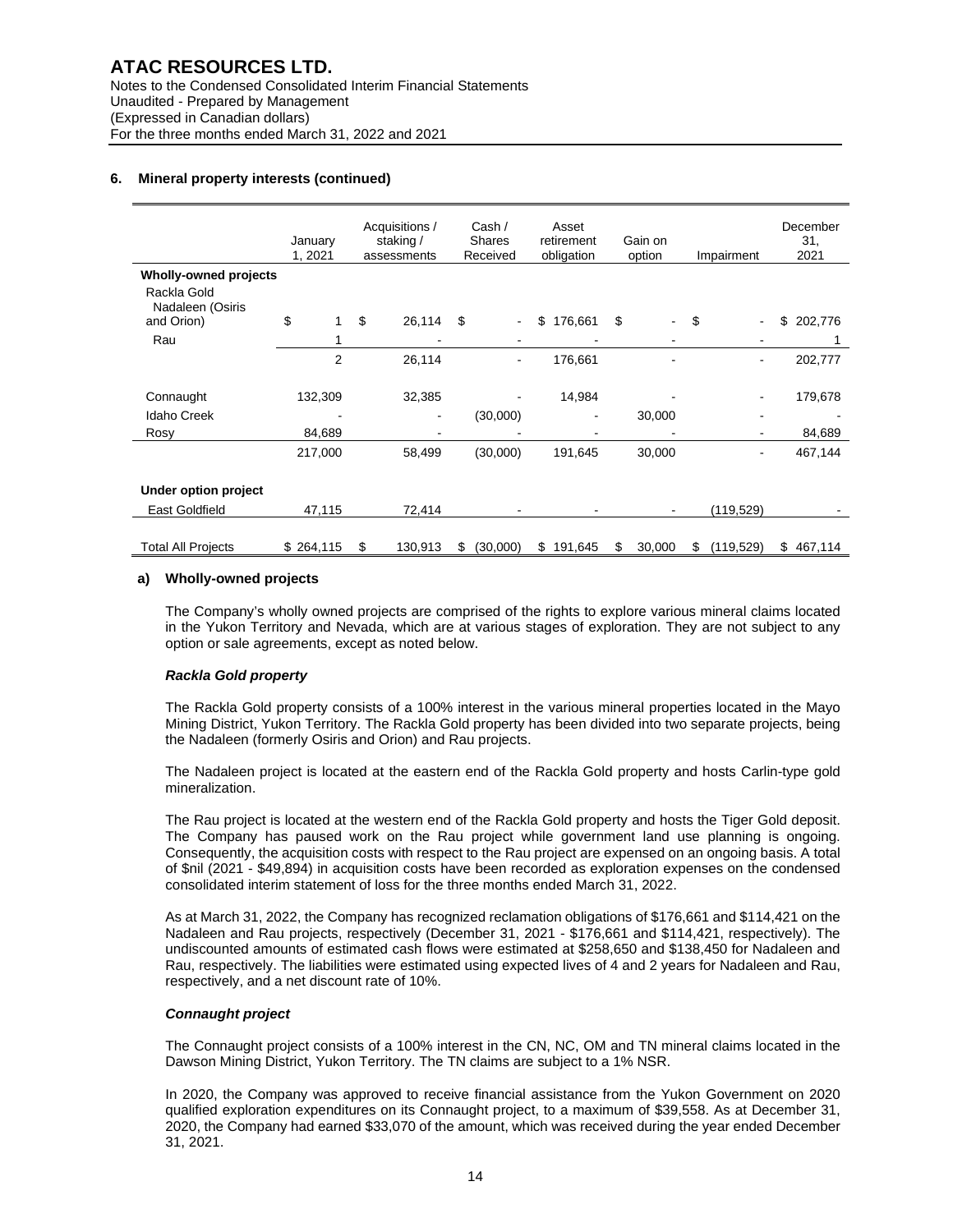#### **a) Wholly-owned projects (continued)**

#### *Connaught project* **(continued)**

See Blackbear claims and Mag claims for option agreements in respect of additional claims forming part of the Company's Connaught project.

As at March 31, 2022, the Company has recognized a reclamation obligation of \$14,984 (December 31, 2021 - \$114,984). The undiscounted amount of estimated cash flows was estimated at \$29,200. The liability was estimated using an expected life of 7 years and a net discount rate of 10%.

#### *Idaho Creek project*

The Idaho Creek project consists of a 100% interest in the Idaho mineral claims located in the Whitehorse Mining District, Yukon Territory.

On August 19, 2020, and amended on November 25, 2020, and October 13, 2021, the Company signed a property option agreement (the "Option Agreement") with Makara Mining Corp. ("Makara"), whereby Makara has the option to earn a 100% interest in the Company's Idaho Creek project. Pursuant to the Option Agreement, Makara can earn the interest through completion of the following:

Cash payments of \$150,000:

- \$5,000 on execution of the Option Agreement (received);
- \$10,000 on or before May 1, 2021 (received);
- \$20,000 on or before May 1, 2022 (received subsequent to March 31, 2022);
- \$25,000 on or before May 1, 2023; and
- \$90,000 on or before May 1, 2024.

Issuance of 750,000 common shares:

- 25,000 common shares on execution of the Option Agreement (received at a fair value of \$33,500);
- 50,000 common shares on or before May 1, 2021 (received at a fair value of \$20,000);
- 100,000 common shares on or before May 1, 2022 (received at a fair value of \$6,000);
- 250,000 common shares on or before May 1, 2023; and
- 325,000 common shares on or before May 1, 2024.

In addition, Makara is required to incur \$2,000,000 in exploration expenditures on the project as follows:

- \$50,000 on or before December 1, 2020 (incurred);
- An additional \$25,000 on or before December 1, 2021 (incurred);
- An additional \$225,000 on or before December 1, 2022;
- An additional \$500,000 on or before December 1, 2023; and
- An additional \$1,200,000 on or before December 1, 2024.

If an aggregate of \$300,000 in exploration expenditures is not incurred by December 1, 2022, Makara is required to pay the difference between actual expenditures and \$300,000 to the Company by December 15, 2022, notwithstanding the termination of the Option Agreement.

Pursuant to the Option Agreement, the Company retains a 2% NSR from any commercial production of precious metals from the Idaho Creek project of which Makara can repurchase one-half (being 1%) for \$1,000,000.

Further, in addition to the NSR, the Company shall be entitled to receive a one-time cash payment equal to \$1 per ounce of gold (or the value equivalent in other metals) identified in the earlier of a National Instrument 43- 101 Standards of Disclosure for Mineral Property compliant: (i) measured and indicated resource estimate applicable to the project; or (ii) a proven and probable reserve estimate applicable to the project.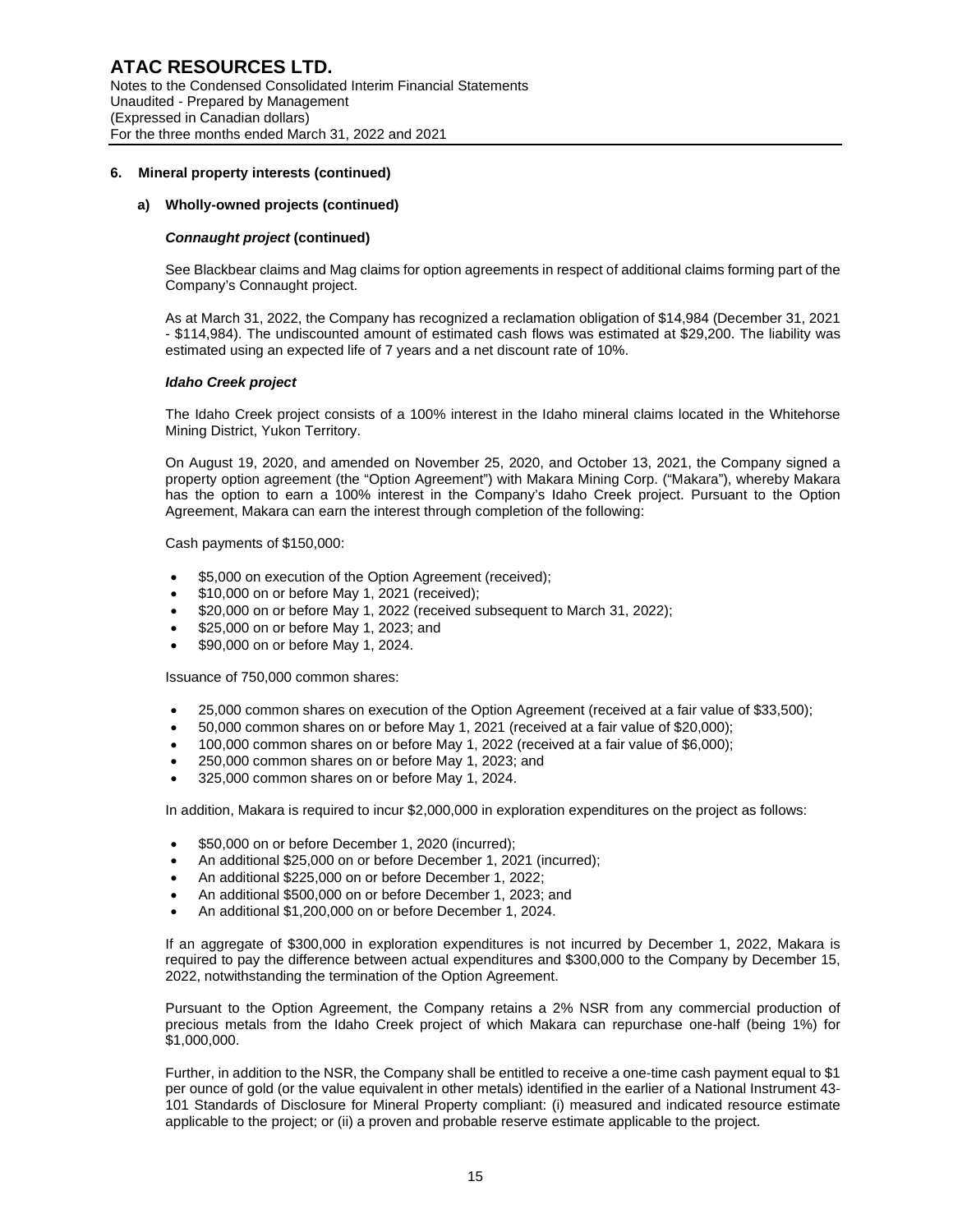#### **b) Wholly-owned projects (continued)**

#### *Idaho Creek project (continued)*

During the year ended December 31, 2021, the Company recognized a gain of \$30,000 in respect of option payments received in excess of the Company's carrying value of the project. In the three months ended March 31, 2022, the Company recognized a recovery in excess of carrying costs of \$6,000.

In 2020, the Company was approved to receive financial assistance from the Yukon Government on 2020 qualified exploration expenditures on its Idaho Creek project, to a maximum of \$23,263. As at December 31, 2020, the Company had earned the full amount, which was received during the year ended December 31, 2021.

Expenditures on the project after the Option Agreement with Makara was signed have been recovered from Makara, therefore the financial assistance earned on these amounts are due to Makara. The 2020 financial assistance was determined to be \$18,536 and was included in accounts payable and accrued liabilities as at December 31, 2020, and paid during the year ended December 31, 2021.

#### *Rosy project*

The Rosy project consists of a 100% interest in the Rosy and Sam mineral claims located in the Whitehorse Mining District, Yukon Territory.

In 2021, the Company was approved to receive financial assistance from the Yukon Government on 2021 qualified exploration expenditures on its Rosy project, to a maximum of \$25,000. As at March 31, 2022, the Company had earned the full amount, which has been recorded as a reduction to exploration and evaluation expenditures for the year, and is included in receivables as at March 31, 2022.

#### **c) Projects under option**

#### *East Goldfield project*

On February 20, 2020, the Company signed a Property Option Agreement with Silver Range Resources Ltd. ("Silver Range"), a company with common Directors and Officers, whereby the Company had the option to earn a 100% interest in Silver Range's East Goldfield property located in Nevada, USA. Pursuant to the Option Agreement, the Company had the right to earn an initial 75% interest in the property (the "Initial Option") by making aggregate cash payments of \$400,000 to Silver Range and incurring aggregate exploration expenditures of \$10,000,000 on the property.

On completion of the Initial Option, the Company would have the right to acquire an additional 25% interest in the property (the "Second Option") by paying Silver Range an additional \$10,000,000 on or before the date that is six months from the Company's issuance of a notice to Silver Range confirming its desire to exercise the Second Option.

Silver Range would retain a 2% NSR on all mineral production from the properties, of which up to 1% can be purchased for \$1,000,000.

Silver Range would also be entitled to receive a one-time cash payment equal to US\$2 per ounce of gold (or the value equivalent in other metals) on the first 1,000,000 ounces of gold, identified in a NI 43-101 compliant measured and indicated resource estimate application (or proven and probable reserves) to the property; and an additional onetime cash payment equal to US\$1 per ounce of gold (or the value equivalent in other metals) on all ounces of gold in excess of 1,000,000 ounces of gold, identified in a NI 43-101 compliant proven or probable reserve estimate applicable (or proven and probable reserves) to the property.

On February 18, 2022, the Company terminated the Option Agreement with Silver Range; accordingly, the Company recorded an impairment provision of \$119,529 on the East Goldfield project for the year ended December 31, 2021.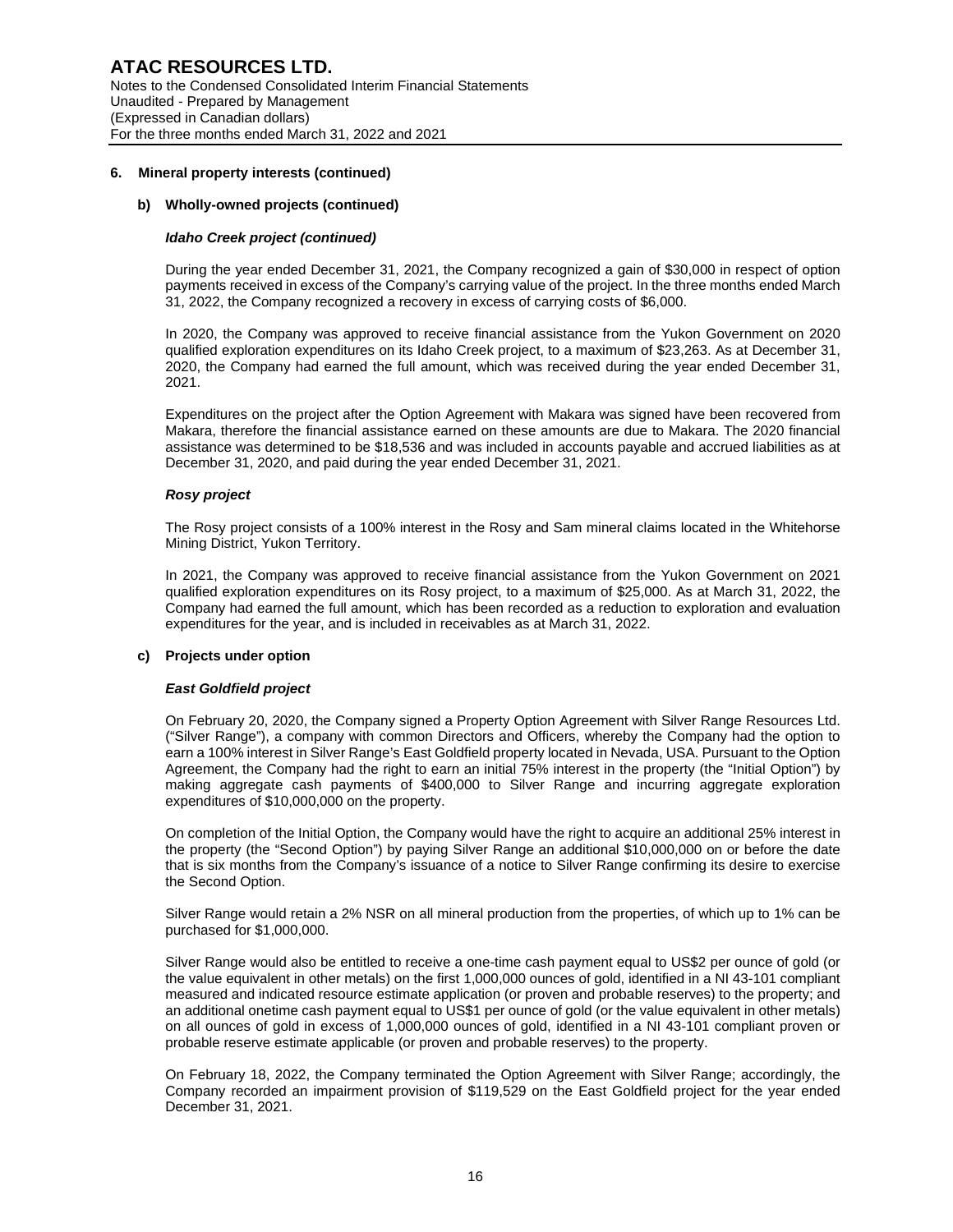#### **b) Projects under option (continued)**

#### *Blackbear claims*

On November 20, 2020, the Company signed a Property Option Agreement with two vendors whereby the Company has the option to earn a 100% interest in a series of claims contiguous to the Company's Connaught project. Pursuant to the Option Agreement, the Company has the right to earn a 100% interest in the property by making cash payments to the vendors based on the following schedule:

Cash payments of \$100,000:

- \$10,000 on execution of the Option Agreement (paid);
- \$10,000 on or before February 28, 2022 (paid);
- \$10,000 on or before February 28, 2023;
- \$15,000 on or before February 28, 2024;
- \$25,000 on or before February 28, 2025; and
- \$30,000 on or before February 28, 2026.

In addition, the Option Agreement requires the Company to issue 200,000 common shares as follows:

- 20,000 common shares on Exchange acceptance (issued at a fair value of \$4,000);
- 20,000 common shares on or before February 28, 2022 (issued at a fair value of \$2,000);
- 20,000 common shares on or before February 28, 2023;
- 30,000 common shares on or before February 28, 2024;
- 50,000 common shares on or before February 28, 2025; and
- 60,000 common shares on or before February 28, 2026.

The vendors will retain a 2% NSR on all mineral production from the properties, of which up to 1% can be purchased for \$500,000.

#### *Mag claims*

On November 20, 2020, the Company signed a Property Option Agreement with a vendor whereby the Company has the option to earn a 100% interest in a series of claims contiguous to the Company's Connaught project. Pursuant to the Option Agreement, the Company has the right to earn a 100% interest in the property by making cash payments to the vendor based on the following schedule:

Cash payments of \$70,000:

- \$15,000 on execution of the Option Agreement (paid);
- \$25,000 on or before December 31, 2021 (paid); and
- \$30,000 on or before December 31, 2022.

In addition, the Option Agreement requires the Company to issue 120,000 common shares as follows:

- 60,000 common shares on Exchange acceptance (issued at a fair value of \$12,000);
- 30,000 common shares on or before December 31, 2021 (issued at a fair value of \$3,000); and
- 30,000 common shares on or before December 31, 2022.

The vendor will retain a 1% conventional royalty ("CNSR") and a 10% high-grade royalty on all mineral production from the properties The Company has the right to purchase 100% of the CNSR for \$250,000.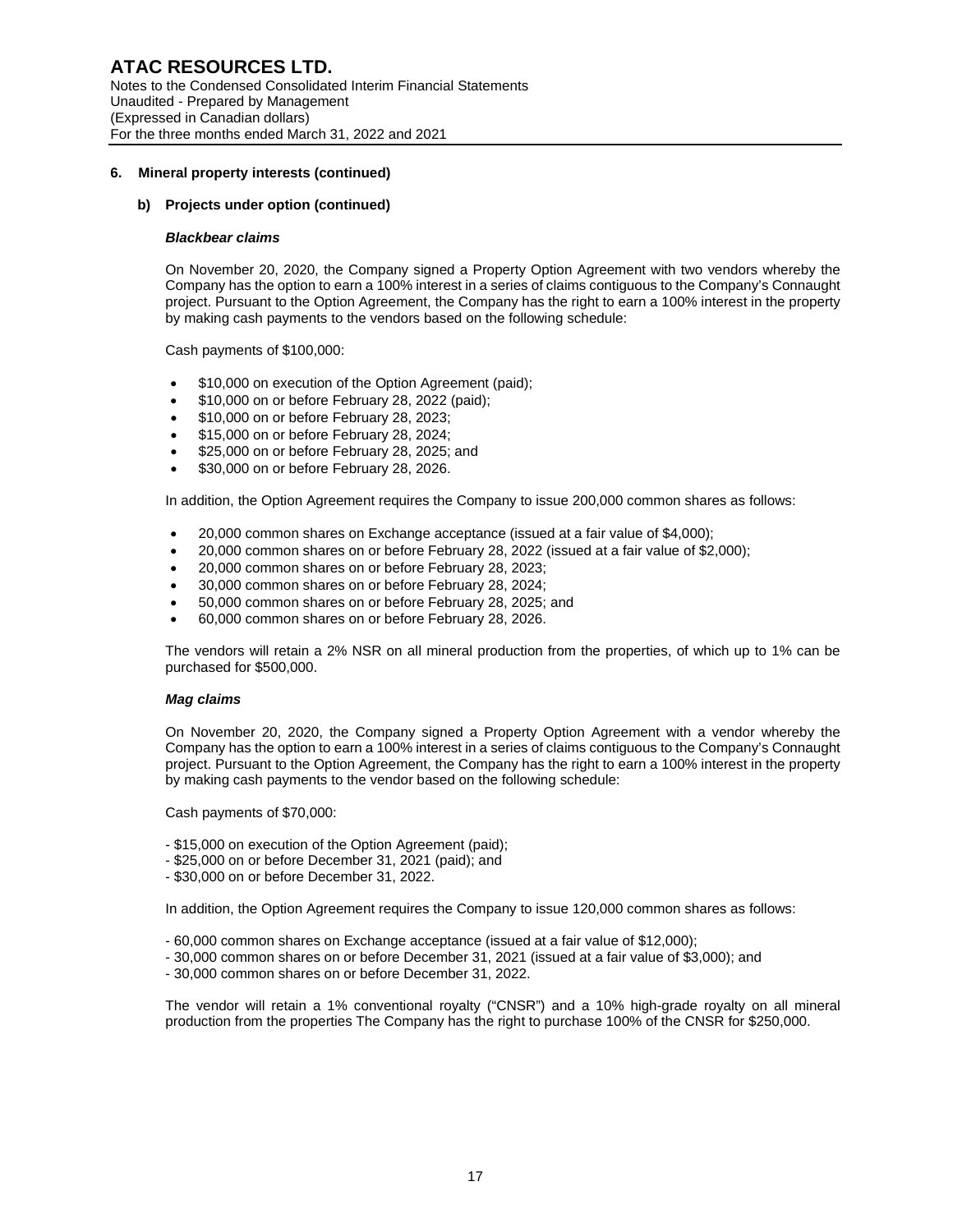#### **b) Projects under option (continued)**

## *Catch Property Option Agreement*

On January 20, 2022, the Company entered into a Property Option Agreement with a vendor, whereby the Company has the option to earn a 100% interest in the Catch Property, located in Yukon Territory. Pursuant to the Option Agreement, the Company has the right to earn 100% interest in the Catch Property through completion of the following:

Cash payments of \$325,000:

- \$10,000 on exchange acceptance of the Option Agreement (paid);
- \$15,000 on or before December 31, 2022;
- \$25,000 on or before December 31, 2023;
- \$50,000 on or before December 31, 2024;
- \$75,000 on or before December 31, 2025; and
- \$150,000 on or before December 31, 2026.

Issuance of 2,000,000 common shares with an aggregate value of not more than \$380,000:

- 50,000 common shares or that number of common shares with a value not greater than \$10,000 on exchange acceptance of the Option Agreement (issued at a fair value of \$5,000);
- 50,000 common shares or that number of common shares with a value not greater than \$10,000 on or before December 31, 2022;
- 200,000 common shares or that number of common shares with a value not greater than \$40,000 on or before December 31, 2023;
- 350,000 common shares or that number of common shares with a value not greater than \$70,000 on or before December 31, 2024;
- 500,000 common shares or that number of common shares with a value not greater than \$100,000 on or before December 31, 2025; and
- 850,000 common shares or that number of common shares with a value not greater than \$1500,000 on or before December 31, 2026.

Incurrence of \$3,600,000 in exploration expenditures on the project as follows:

- \$150,000 on or before December 31, 2022;
- \$200,000 on or before December 31, 2023;
- \$350,000 on or before December 31, 2024;
- \$900,000 on or before December 31, 2025; and
- \$2,000,000 on or before December 31, 2026;

The Catch Property is subject to an annual advance royalty of \$25,000, due on or before December 31 of each calendar year, commencing in the year in which a pre-feasibility study is completed and continuing until the earlier of: 1) the commence of commercial production, or 2) the vendor having received an aggregate \$500,000 in advance royalty payments. The Catch Property is also subject to a 2% NSR, with the Company having a right to buy back one-half of the NSR for \$1,000,000.

Upon the determination of an initial resource equal or greater than 1,000,000 ounces of gold equivalent on the Catch Property, the vendor is also entitled to a milestone payment of \$1 per ounce of gold equivalent, which may be satisfied wholly or partially by the issuance of common shares, to be calculated using the 10-day volume-adjusted weighted average price, subject to such price not being less than \$0.05.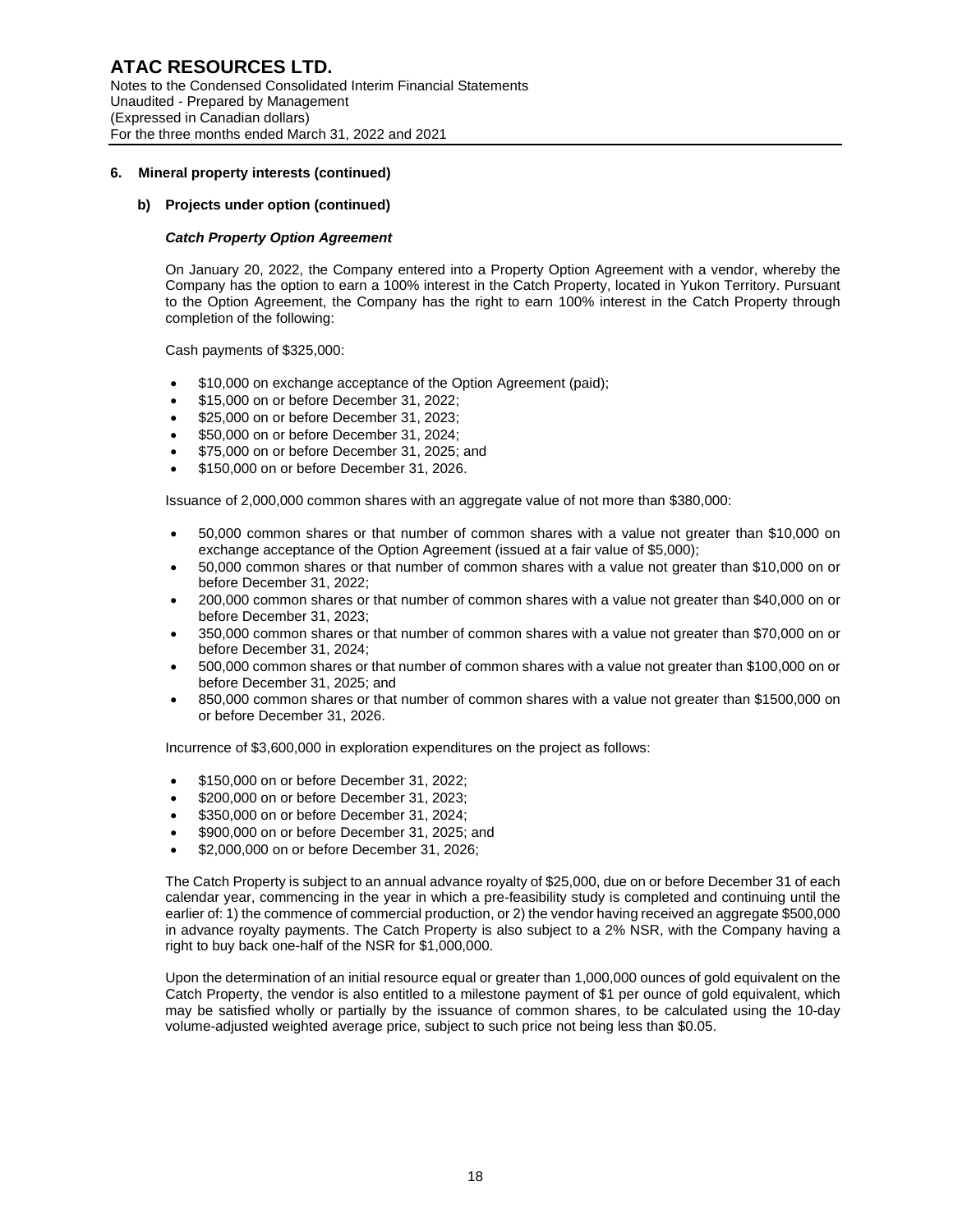#### **b) Projects under option (continued)**

#### *PIL Property Option Agreement*

On February 21, 2022 and as amended on February 28, 2022, the Company entered into a Property Option Agreement with Finlay Minerals Ltd. ("Finlay") to acquire a 70% interest in the PIL Property in northern British Columbia through completion of the following:

Cash payments of \$650,000:

- \$50,000 on exchange acceptance of the Option Agreement (paid);
- \$50,000 on or before December 31, 2022;
- \$50,000 on or before December 31, 2023;
- \$100,000 on or before December 31, 2024;
- \$100,000 on or before December 31, 2025; and
- \$300,000 on or before December 31, 2026.

Issuance of common shares with an aggregate value of not more than \$1,250,000:

- \$50,000 on exchange acceptance of the Option Agreement (375,094 common shares issued at a fair value of \$52,513);
- \$50,000 on or before December 31, 2022;
- \$100,000 on or before December 31, 2023:
- \$200,000 on or before December 31, 2024;
- \$300,000 on or before December 31, 2025; and
- \$550,000 on or before December 31, 2026.

For each share issuance above, if the Company's volume weighted-average price for the ten trading days immediately preceding the share issuance date ("10-day VWAP") is less than \$0.105, the Company must fulfill the requirement by: (a) issuing common shares equal to the required value divided by \$0.105, and (b) completing a cash payment equal to the difference between the required value and value of the number of shares issued based on the Company's actual 10-day VWAP.

In addition, the Company must incur \$12,000,000 in exploration expenditures on the project as follows:

- \$300,000 on or before December 31, 2022;
- \$900,000 on or before December 31, 2023;
- \$1,200,000 on or before December 31, 2024;
- \$2,400,000 on or before December 31, 2025; and
- \$7,200,000 on or before December 31, 2026;

Following the exercise of the option, the Company and Finlay will hold interests in the property of 70% and 30%, respectively, and a joint venture will be formed. The PIL Property is also subject to a 3% net smelter return royalty held by Electrum Resource Corp., with a right to buy back one-half of the royalty (1.5%) for \$2,000,000. This buyback right will be transferred to the joint venture following completion of the option.

#### **c) Royalty interests**

The Company has a 1% NSR on the Golden Revenue, Nitro, Seymour and Dawson Gold properties located in the Dawson and Whitehorse Mining Districts, Yukon Territory.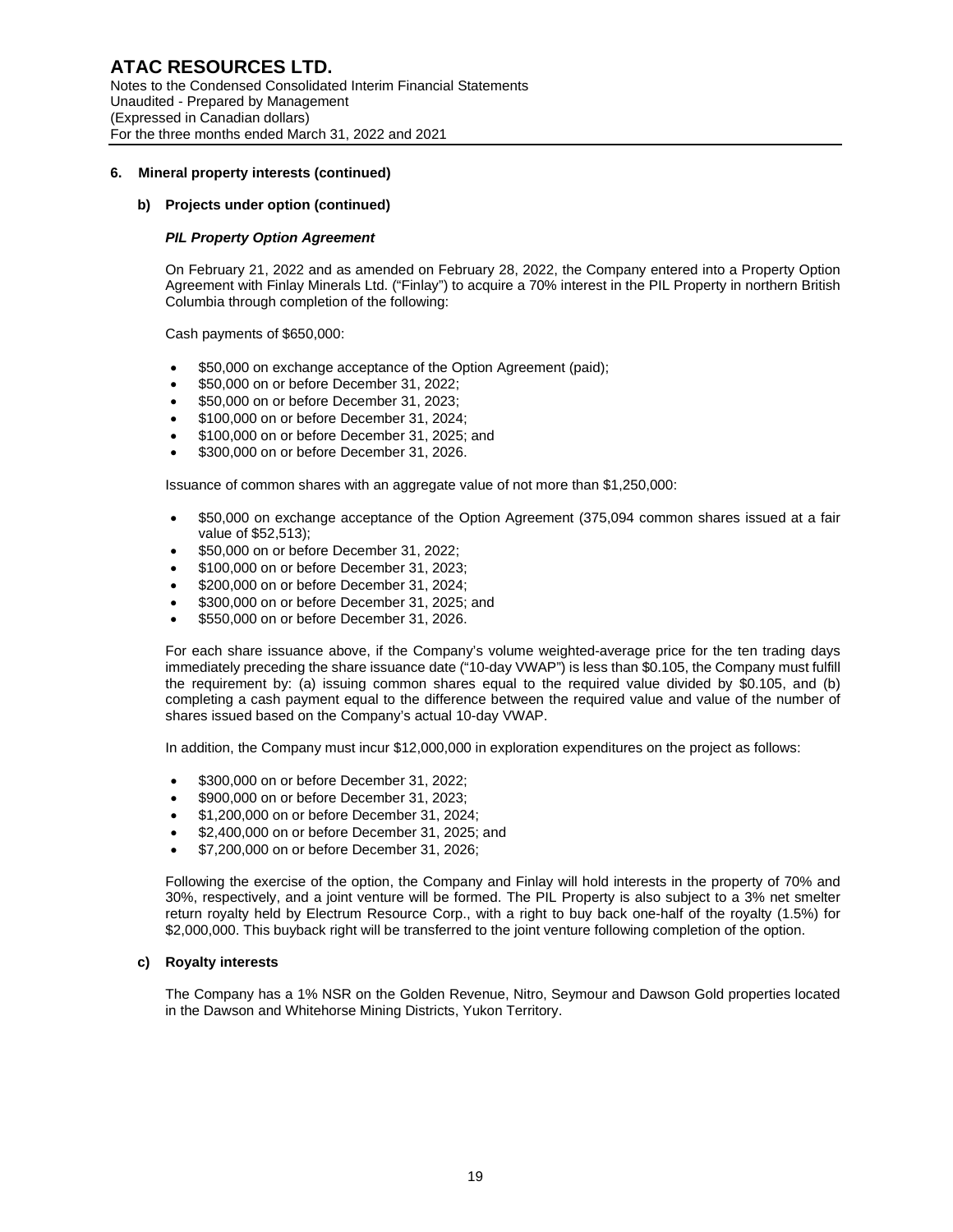#### **d) Exploration expenditures**

Exploration and evaluation expenditures on the projects consisted of the following:

|                            |              |                |                |                          | General     |               |
|----------------------------|--------------|----------------|----------------|--------------------------|-------------|---------------|
| For the three months ended |              |                |                |                          | Exploration |               |
| March 31, 2022             | Nadaleen     | East Goldfield | Connaught      |                          | and Other   | Total         |
|                            |              |                |                |                          |             |               |
| Assays                     | \$<br>1,740  | \$<br>93,002   | \$<br>3,798    | \$                       | 2,475       | \$<br>101,015 |
| Assessment costs           |              |                | 13,690         |                          | 3,792       | 17,482        |
| Depreciation (Note 8)      | 4,000        |                |                |                          | 4,000       | 8,000         |
| Drilling                   | 1,040        |                |                |                          |             | 1,040         |
| Field and camp             | 76           | 2,396          | 10             |                          | 6,394       | 8,876         |
| Government and             |              |                |                |                          |             |               |
| community relations        |              |                |                |                          | 1,720       | 1,720         |
| Helicopter and fixed wing  |              |                |                |                          | 19,262      | 19,262        |
| Labour                     | 9,264        | 9,006          | 9,485          |                          | 9,049       | 36,804        |
| Reclamation                |              | 10,263         |                |                          |             | 10,263        |
| Resource, engineering and  |              |                |                |                          |             |               |
| environmental studies      | 4,460        |                | 1,500          |                          |             | 5,960         |
| Surveys and consulting     |              |                | 7,392          |                          | 1,914       | 9,306         |
|                            |              |                |                |                          |             |               |
| <b>Total All Projects</b>  | \$<br>20,580 | \$<br>114,667  | \$<br>35,875   | \$                       | 48,606      | \$<br>219,728 |
|                            |              |                |                |                          |             |               |
| For the three months ended |              |                |                |                          |             |               |
| March 31, 2021             | Nadaleen     | Rau            | East Goldfield |                          | Other       | Total         |
|                            |              |                |                |                          |             |               |
| Assays                     | \$<br>1.540  | \$<br>7,587    | \$<br>2,156    | \$                       | 626         | \$<br>11,909  |
| Depreciation (Note 8)      | 4.000        | 4.000          |                |                          |             | 8.000         |
| Field and camp             | 4.460        | 2.511          | 4.130          |                          | 1,489       | 12.590        |
| Labour                     | 14,680       | 17,257         | 5,407          |                          | 16,718      | 54,062        |
| Resource, engineering and  |              |                |                |                          |             |               |
| environmental studies      | 73,063       |                |                |                          |             | 73,063        |
| Surveys and consulting     |              |                | 30,626         |                          |             | 30,626        |
| Travel and accommodation   |              |                | 1,912          |                          |             | 1,912         |
|                            | \$           | \$             | \$             | \$                       |             | \$            |
|                            | 97,743       | 31,355         | 44,231         |                          | 18,833      | 192,162       |
| Acquisition costs expensed |              |                |                |                          |             |               |
| (Note 6(a))                | \$           | \$<br>49,893   | \$             | $\overline{\mathcal{S}}$ |             | \$<br>49,893  |
| <b>Total All Projects</b>  | 97,743       | 81,248         | 44,231         |                          | 18,833      | 242,055       |

#### **7. Reclamation deposit**

As at March 31, 2022, the Company has pledged to the Yukon Government a reclamation deposit of \$121,043 (December 31, 2021 - \$121,043) to ensure specified properties are properly restored after exploration. This reclamation deposit is comprised of a cashable guaranteed investment certificate with a one-year term. In addition, the Company has posted a bond of \$16,797 (US\$13,442) (December 31, 2021 - \$16,550 (US\$13,442)) with the Nevada Bureau of Land Management in relation to the estimated reclamation cost on the East Goldfield project.

#### **8. Equipment**

|                                                                                         | <b>Exploration</b><br>equipment | <b>Computer</b><br>equipment | Total                              |
|-----------------------------------------------------------------------------------------|---------------------------------|------------------------------|------------------------------------|
| Cost<br>January 1, 2021<br>Additions<br>December 31, 2021                               | \$<br>160,000<br>160,000        | \$<br>٠<br>12,189<br>12.189  | \$<br>160,000<br>12,189<br>172,189 |
| <b>Accumulated depreciation</b><br>January 1, 2021<br>Depreciation<br>December 31, 2021 | 48,000<br>32,000<br>80,000      | \$<br>2,370<br>2,370         | \$<br>48,000<br>34,370<br>82,370   |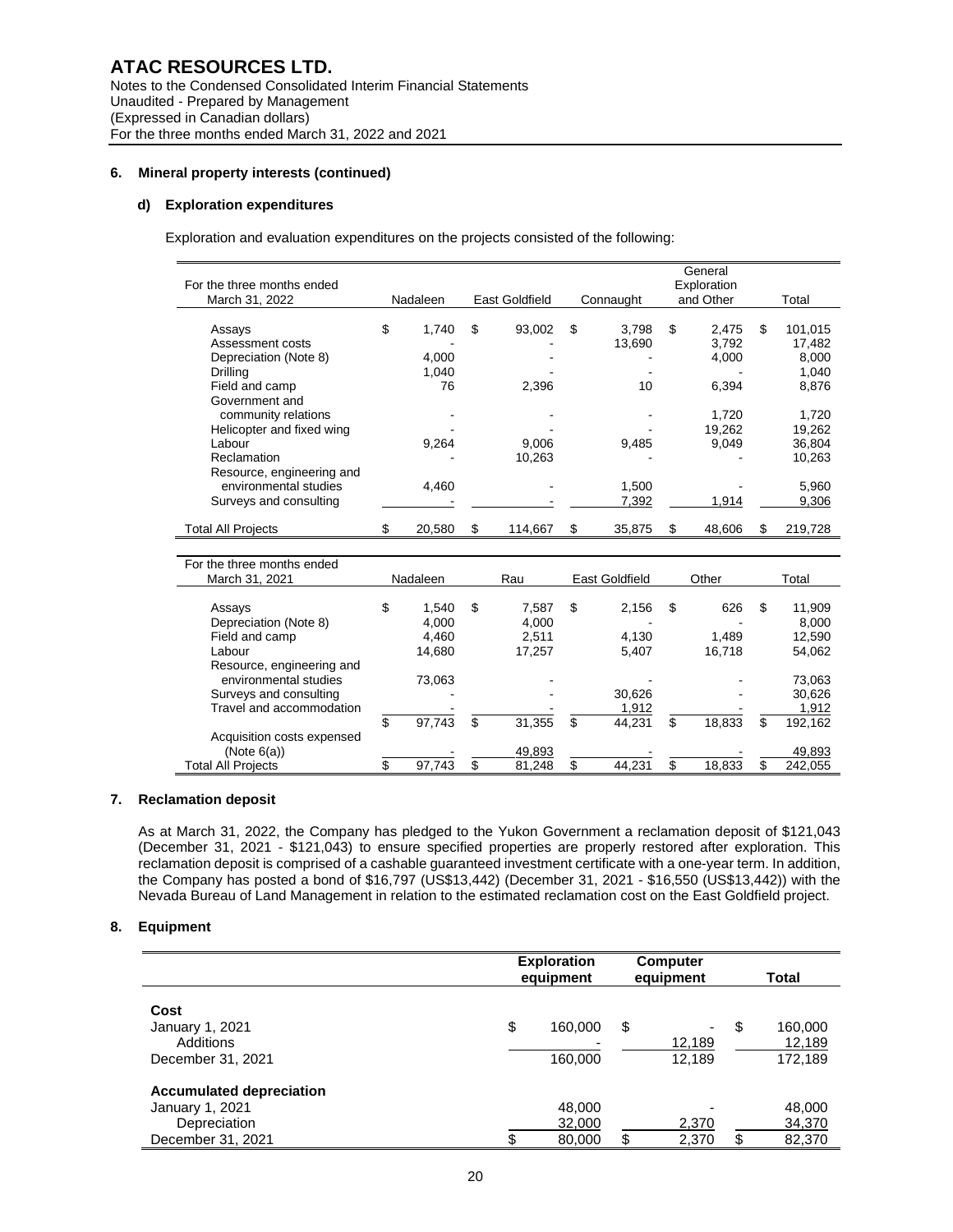# **8. Equipment (continued)**

|                                 | <b>Exploration</b><br>equipment |    | <b>Computer</b> | <b>Field</b> | Total         |
|---------------------------------|---------------------------------|----|-----------------|--------------|---------------|
|                                 |                                 |    | equipment       | equipment    |               |
| Cost                            |                                 |    |                 |              |               |
| January 1, 2022                 | \$<br>160.000                   | \$ | 12.189          | \$           | \$<br>172,189 |
| Additions                       |                                 |    | 4,813           | 3,500        | 8,313         |
| March 31, 2022                  | 160,000                         |    | 17,002          | 3,500        | 180,502       |
| <b>Accumulated depreciation</b> |                                 |    |                 |              |               |
| January 1, 2022                 | 80,000                          |    | 2,370           |              | 82,370        |
| Depreciation                    | 8,000                           |    | 1,147           |              | 9,147         |
| March 31, 2022                  | 88,000                          | \$ | 3,517           | \$           | 91,517        |
|                                 |                                 |    |                 |              |               |
| Net book value                  |                                 |    |                 |              |               |
| December 31, 2021               | \$<br>80,000                    | \$ | 9.819           | \$           | \$<br>89,819  |
| March 31, 2022                  | \$<br>72,000                    | \$ | 13,485          | \$<br>3,500  | \$<br>88,985  |

Depreciation on exploration equipment of \$8,000 (2021 - \$8,000) for the three months ended March 31, 2022 is included in the Company's exploration expenditures (Note 6), as the equipment is used exclusively for the Company's exploration efforts.

#### **9. Share capital**

The authorized share capital of the Company consists of unlimited common shares without par value, and unlimited Class "A" preferred shares with a par value of \$1.00 each. All issued shares are fully paid.

#### *2022 Transactions*

On January 5, 2022, the Company issued 20,000 common shares valued at \$2,000 pursuant to the Blackbear Property Option Agreement (Note 6).

On January 28, 2022, the Company issued 50,000 common shares valued at \$5,000 pursuant to the Catch Property Option Agreement (Note 6).

On March 1, 2022, the Company issued 375,094 common shares valued at \$52,513 pursuant to the PIL Property Option Agreement (Note 6).

On March 31, 2022, the Company completed a flow-through financing of 25,000,000 flow-through units at a price of \$0.16 per unit, for \$4,000,000 in gross proceeds. Each flow-through unit consists of one flow-through common share and one-half of a share purchase warrant, each whole warrant being exercisable for one common share at a price of \$0.22 for a period of two years from closing. In connection with the financing, the Company paid total cash finders fees of \$231,180, incurred other share issuance costs of \$50,338, and issued 1,444,875 broker warrants, valued at \$77,166, exercisable at \$0.22 per share for a period of two years from closing. As at March 31, 2022, the Company had subscriptions receivable of \$1,000,000 for shares issued pursuant to the private placement (Note 4). The Company held certificated shares and released them on receipt of funds shortly after period end.

The flow-through shares were issued at a premium to the trading value of the Company's common shares, which is a reflection of the value of the income tax write-offs that the Company will renounce to the flow-through shareholders. The premium was determined to be \$250,000 and was recorded as a reduction of share capital. An equivalent flow-through share premium liability was recorded and will be reversed pro-rata as the required exploration expenditures are incurred (Note 14).

## *2021 Transactions*

On April 16, 2021, the Company completed a flow-through private placement consisting of the issue of 4,800,000 flow-through common shares at a price of \$0.21 per common share for gross proceeds of \$1,008,000.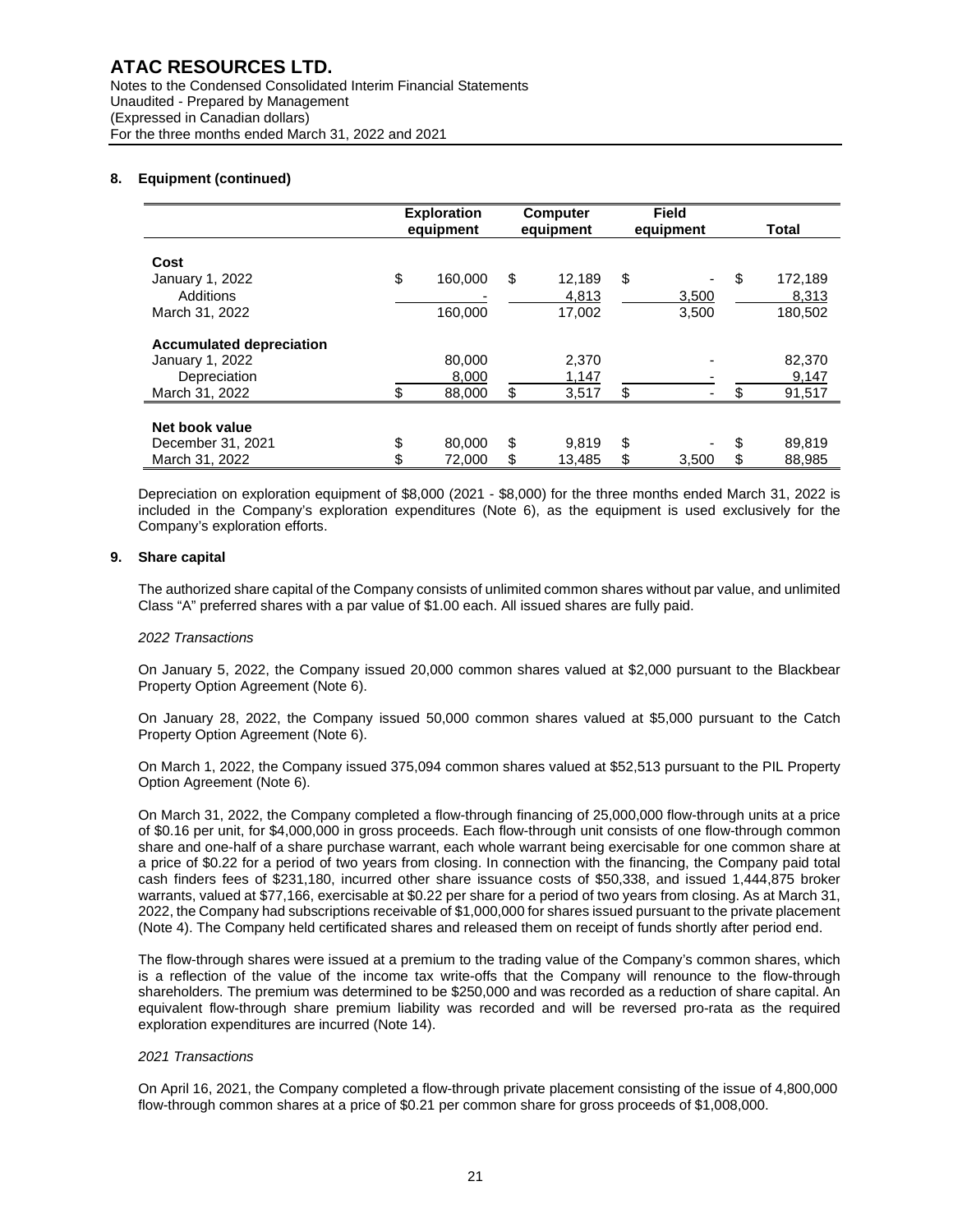## **9. Share capital (continued)**

#### *2021 Transactions (continued)*

The flow-through shares were issued at a premium to the trading value of the Company's common shares, which is a reflection of the value of the income tax write-offs that the Company will renounce to the flow-through shareholders. The premium was determined to be \$144,000 and was recorded as a reduction of share capital. An equivalent flow-through share premium liability was recorded and will be reversed pro-rata as the required exploration expenditures are incurred (Note 14).

On June 25, 2021, the Company completed a private placement consisting of:

- a) 14,400,000 units at a price of \$0.175 per unit for gross proceeds of \$2,520,000. Each unit consisted of one common share and one-half of one share purchase warrant. Each whole warrant entitles the holder to purchase one common share at a price of \$0.24 until June 25, 2024; and
- b) 2,400,000 flow-through units at a price of \$0.21 per flow-through unit for gross proceeds of \$504,000. Each flow-through unit consisted of one flow-through common share and one-half of one share purchase warrant. Each whole warrant entitles the holder to purchase one common share at a price of \$0.24 until June 25, 2024.

The flow-through share units were issued at a premium to the trading value of the Company's common shares, which is a reflection of the value of the income tax write-offs that the Company will renounce to the flow-through shareholders. The premium was determined to be \$84,000 and was recorded as a reduction of share capital. An equivalent flow-through share premium liability was recorded and will be reversed pro-rata as the required exploration expenditures are incurred (Note 14).

Finders' fees totaling \$155,449 were incurred in respect of the placement, including the issue of 859,478 finders' warrants having a fair value of \$54,018. Legal and filing fees amounted to \$43,390 and were recorded as a share issue cost and deducted from share capital.

On December 23, 2021, the Company issued 30,000 common shares valued at \$3,000 to pursuant to the Mag Property Option Agreement (Note 6).

## **Common share rights**

The Company has a "Rights Plan" under which one right is issued for each issued and outstanding common share of the Company. Each right entitles the holder to purchase from the Company one common share at a price equal to one-half the market price for each common share of the Company, subject to certain anti-dilutive adjustments. The rights are exercisable only if the Company receives an unacceptable take-over bid as defined in the Rights Plan. The current Rights Plan was approved at the November 2020 annual shareholders' meeting and will remain in effect until the annual shareholders' meeting in 2023. As at March 31, 2022, there were 209,813,641 rights outstanding (December 31, 2021 – 184,368,547).

#### **Stock options**

The Company has an incentive stock option plan (the "Plan"), under which the maximum number of stock options issued cannot exceed 10% of the Company's currently issued and outstanding common shares. The exercise period for any options granted under the Plan cannot exceed ten years. The exercise price of options granted under the Plan cannot be less than the "discounted market price" of the common shares (defined as the last closing market price of the Company's common shares immediately preceding the issuance of a news release announcing the granting of the options, or the date of grant in respect of options granted to consultants, less a discount of from 15% to 25%), unless otherwise agreed to by the Company and accepted by the TSX-V.

A participant who is not a consultant conducting investor relations activities, who is granted an option under the plan with exercise prices at or above "Market Price" will have their options vest immediately, unless otherwise determined by the Board of Directors. A participant who is granted an option under the plan with exercise prices below "Market Price" will become vested with the right to exercise one-sixth of the option upon conclusion of every three months subsequent to the grant date.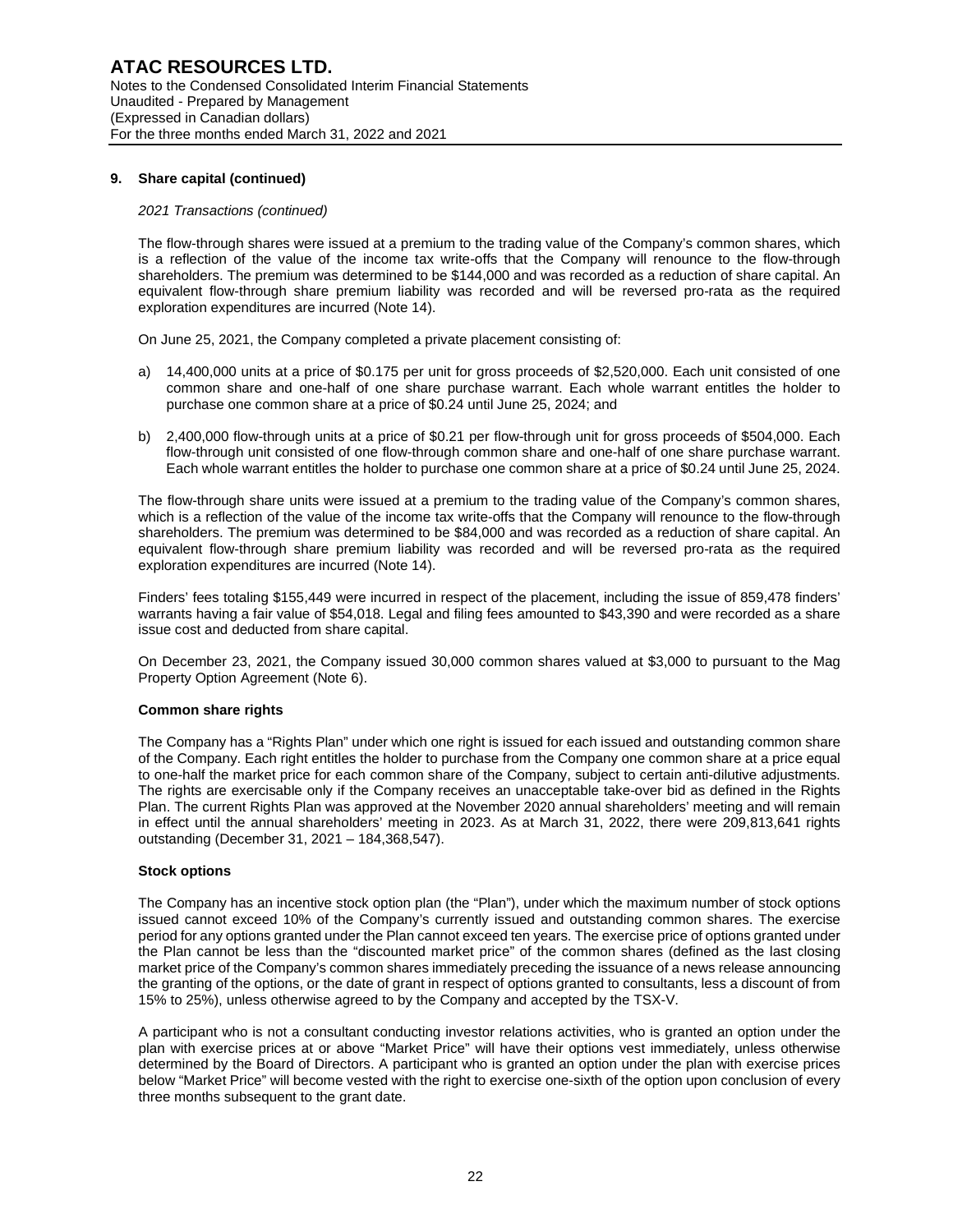## **9. Share capital (continued)**

## **Stock options (continued)**

A participant who is a consultant conducting investor relations activities who is granted options under the plan will become vested with the right to exercise one-quarter of the options upon conclusion of every three months subsequent to the grant date.

Stock option transactions are as follows:

|                                               | Number<br>of Stock Options |        | <b>Weighted Average</b><br><b>Exercise Price</b> |  |
|-----------------------------------------------|----------------------------|--------|--------------------------------------------------|--|
| Balance, December 31, 2020                    | 12,235,000                 | \$     | 0.41                                             |  |
| Granted                                       | 3,300,000                  |        | 0.18                                             |  |
| Expired                                       | (3,860,000)                |        | 0.38                                             |  |
| Balance, December 31, 2021 and March 31, 2022 | 11,675,000                 | \$     | 0.36                                             |  |
| Exercisable, March 31, 2022                   | 9,987,500                  | c<br>ъ | 0.38                                             |  |

As at March 31, 2022, the Company has stock options outstanding and exercisable as follows:

| Number of<br><b>Stock Options</b><br>Outstanding                                                                        | Number of<br><b>Stock Options</b><br>Exercisable                                                                     |          | Exercise<br>Price                                                            | <b>Expiry Date</b>                                                                                                                                             |
|-------------------------------------------------------------------------------------------------------------------------|----------------------------------------------------------------------------------------------------------------------|----------|------------------------------------------------------------------------------|----------------------------------------------------------------------------------------------------------------------------------------------------------------|
| 2,110,000<br>2,640,000<br>1.605.000<br>100.000<br>1,725,000<br>195,000<br>100,000<br>2,950,000<br>250,000<br>11,675,000 | 2,110,000<br>2,640,000<br>1.605.000<br>100,000<br>1,725,000<br>195.000<br>75,000<br>1,475,000<br>62,500<br>9,987,500 | \$<br>\$ | 0.55<br>0.55<br>0.30<br>0.30<br>0.22<br>0.20<br>0.17<br>0.18<br>0.18<br>0.36 | May 26, 2022<br>February 1, 2023<br>February 4, 2024<br>February 4, 2024<br>January 9, 2025<br>April 28, 2025<br>April 8, 2026<br>July 8, 2026<br>July 8, 2026 |

The Company did not grant any stock options during the three months ended March 31, 2022 and 2021. For the three months ended March 31, 2022, the Company recognized share-based payment expense of \$44,728 (2021 - \$16,697) for options granted and vested in prior periods.

# **Warrants**

During the three months ended March 31, 2022, the Company issued 12,500,000 (2021 – nil) warrants to subscribers to the financings completed (Note 9).

In addition, during the three months ended March 31, 2022, 1,444,875 finders' warrants (2021 – nil) were issued in connection with the financings completed. The value of the finders' warrants was determined to be \$77,016 (2021 – \$nil) using the Black-Scholes option pricing model with the following weighted average assumptions:

|                                | 2022    | 2021 |
|--------------------------------|---------|------|
|                                |         |      |
| Risk-free interest rate        | 2.27%   | N/A  |
| Expected life of option        | 2 years | N/A  |
| Expected annualized volatility | 83.21%  | N/A  |
| <b>Dividend</b>                |         | N/A  |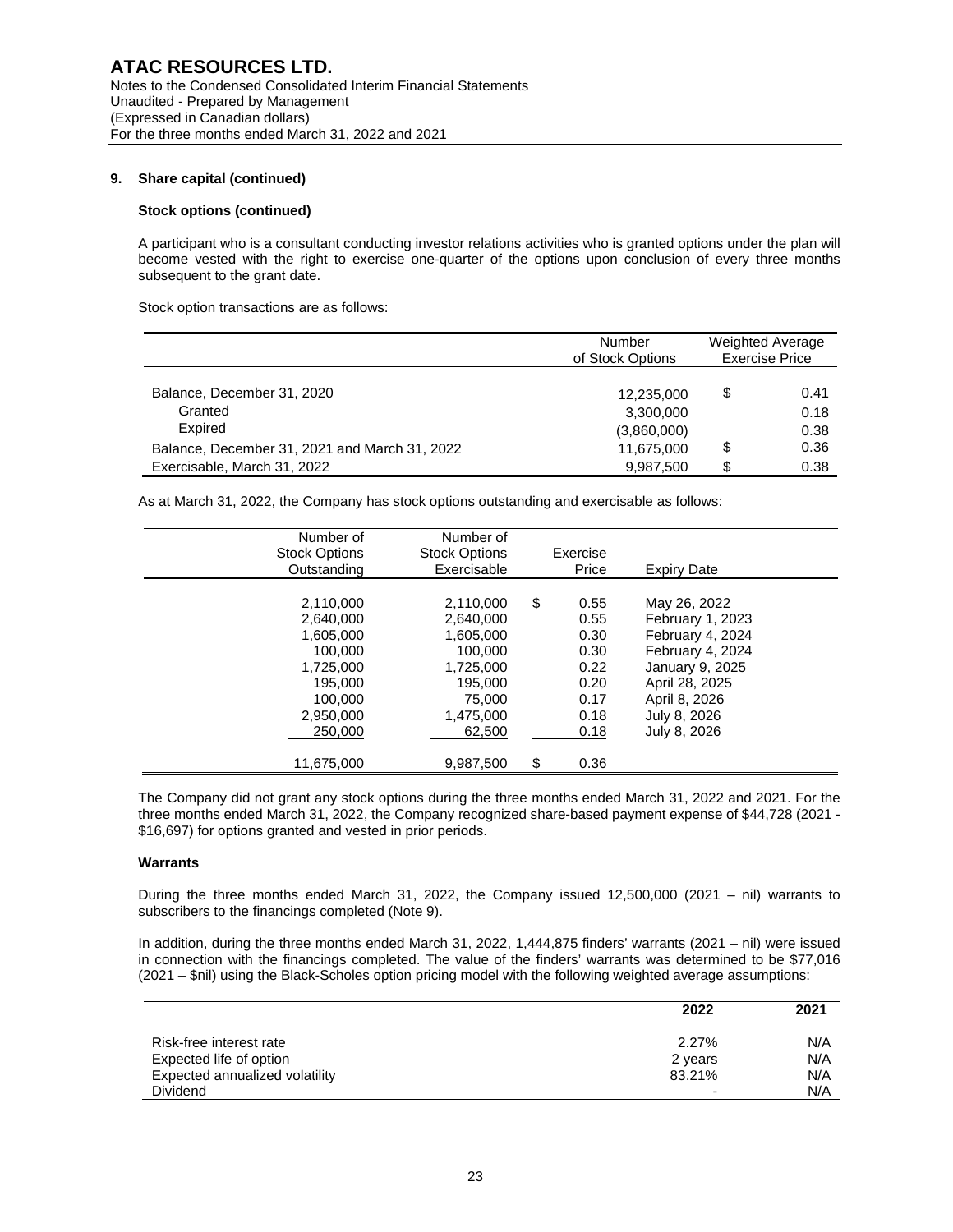# **9. Share capital (continued)**

# **Warrants (continued)**

Warrant transactions are summarized as follows:

|                                      | Number<br>of Warrants     | <b>Weighted Average</b><br><b>Exercise Price</b> |
|--------------------------------------|---------------------------|--------------------------------------------------|
| Balance, December 31, 2020<br>Issued | 8,070,856<br>9,259,478    | \$<br>0.28<br>0.24                               |
| Expired                              | (382,500)                 | 0.425                                            |
| Balance, December 31, 2021           | 16,947,834                | \$<br>0.26                                       |
| Issued<br>Expired                    | 13,944,875<br>(5,253,572) | 0.22<br>0.28                                     |
| Balance, March 31, 2022              | 25,639,137                | \$<br>0.23                                       |

As at March 31, 2022, the Company has warrants outstanding and exercisable as follows:

| Number of<br><b>Warrants Outstanding</b><br>and Exercisable |    | Exercise<br>Price            | <b>Expiry Date</b>                                                |  |
|-------------------------------------------------------------|----|------------------------------|-------------------------------------------------------------------|--|
| 2,173,914<br>260,870<br>9,259,478<br>13,944,875             | \$ | 0.27<br>0.23<br>0.24<br>0.22 | June 30, 2022<br>June 30, 2022<br>June 25, 2024<br>March 31, 2024 |  |
| 25,639,137                                                  | S  | 0.23                         |                                                                   |  |

# **10. Related party payables and transactions**

Key management personnel comprise the Chief Executive Officer, Chief Financial Officer, Chief Operating Officer, Vice-President of Corporate and Project Development, Vice-President of Exploration, Chairman, former Chief Financial Officer, and directors of the Company. For the three months ended March 31, 2022 and 2021, the aggregate value of transactions and outstanding balances with key management personnel and directors and entities over which they have control or significant influence were as follows:

|                                   | Classification               | 2022          | 2021 |         |
|-----------------------------------|------------------------------|---------------|------|---------|
| Archer, Cathro (a)                |                              |               |      |         |
| Geological services               | Property costs               | \$            | \$   | 20,536  |
| Office and administration         | Office rent, accounting fees |               |      | 14,497  |
|                                   |                              |               |      | 35,033  |
| Carvest - geological services (b) | Property costs               |               |      | 12,470  |
| Yeadon Law Corp. (c)              | Professional fees            | 47,177        |      | 16.176  |
| DBM CPA (d)                       | Professional fees            |               |      | 11.500  |
| D. Goss Corporation (e)           | Consulting fees              | 10,500        |      | 10,500  |
| Graham Downs (f)                  | <b>Salaries</b>              | 56,250        |      | 56,250  |
| lan Talbot (g)                    | Management fees              | 10.500        |      | 10.500  |
| Kenway Mack (h)                   | Consulting fees              |               |      | 3,000   |
| Andrew Carne (i)                  | Property costs and salaries  | 33,750        |      | 30,000  |
| Adam Coulter (i)                  | Property costs and salaries  | 33,750        |      | 30,000  |
| Red Fern Consulting (k)           | Professional fees            | 16,500        |      |         |
|                                   |                              |               |      |         |
|                                   |                              | \$<br>208.427 | \$   | 215.429 |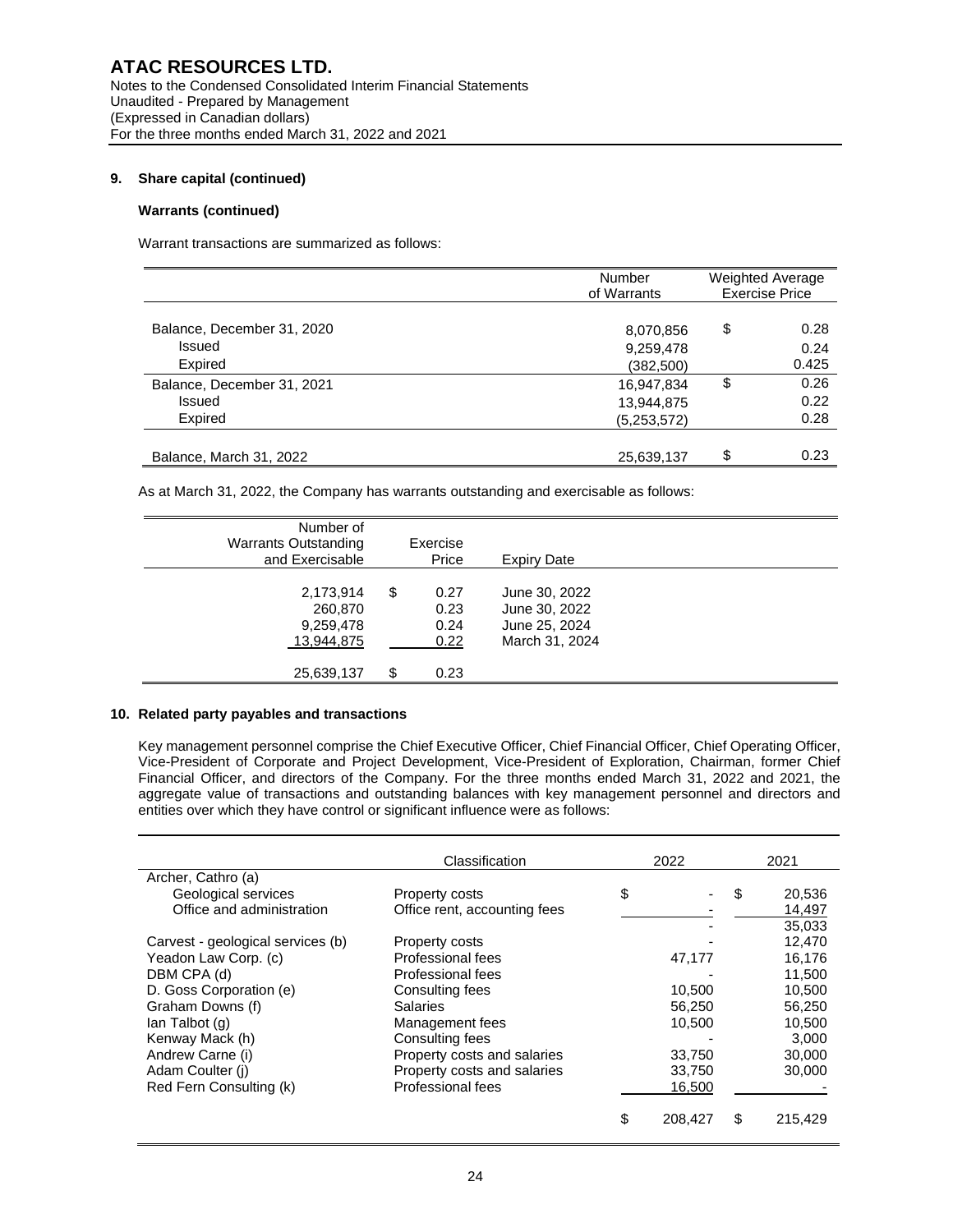#### **10. Related party payables and transactions (continued)**

- a) Archer Cathro is a geological consulting firm that is a former related party through its management contracts, which confer significant influence over operations. Charges are for property location, acquisition, exploration, management, accounting, office rent and administration.
- b) Robert Carne is a Company Director. He controls Carvest Holdings Ltd. ("Carvest"), which provides geological consulting services to the Company.
- c) Glenn Yeadon is a Director and the Company's Secretary. He controls Glenn R. Yeadon Personal Law Corporation ("Yeadon Law Corp."), which provides the Company with legal services. Transactions for the three months ended March 31, 2022 include \$30,138 (2021 - \$nil) in share issuance costs and \$5,138 (2021 - \$3,329) in filing fees.
- d) Larry Donaldson is the Company's former CFO. He is a principal of Donaldson Brohman Martin CPA Inc. ("DBM CPA"), a firm in which he has significant influence. DBM CPA provided the Company with accounting and tax services.
- e) Douglas Goss is a Director and the Company's Chairman of the Board. He controls Douglas O. Goss Professional Corporation ("D. Goss Corporation"), which provides consulting services to the Company.
- f) Graham Downs is the Company's President and CEO. He is paid a monthly salary for his services.
- g) Ian Talbot is the Company's COO. He provides the Company with management services.
- h) Bruce Kenway is a former Company Director and Chairman of the Audit Committee. He is a partner in Kenway Mack Slusarchuk Stewart LLP ("Kenway Mack"), which provides advisory services to the Company. He retired from the Company's Board of Directors on February 10, 2022.
- i) Andrew Carne is the Company's Vice-President of Corporate and Project Development. He is paid a monthly salary for his services with fees allocated between exploration and evaluation expenditures and salaries and benefits expense relative to time spent. Transactions for the three months ended March 31, 2022 include \$7,772 (2021 - \$12,442) in exploration and evaluation expenditures and \$3,497 (2021 - \$4,509) in property examination costs.
- j) Adam Coulter is the Company's Vice-President of Exploration. He is paid a monthly salary for his services with fees allocated between exploration and evaluation expenditures and salaries and benefits expense relative to time spent. Transactions for the three months ended March 31, 2022 include \$17,061 (2021 - \$20,565) in exploration and evaluation expenditures and \$4,264 (2021 - \$3,750) in property examination costs.
- k) Jasmine Lau is the Company's CFO. She is an associate of Red Fern Consulting Ltd, which provides accounting services to the Company.

All related party balances are unsecured and are due within thirty days without interest.

#### **11. Supplemental cash flow information**

The Company incurred non-cash financing and investing activities during the three months ended March 31, 2022 and 2021 as follows:

|                                                         |   | 2022           | 2021    |
|---------------------------------------------------------|---|----------------|---------|
| Non-cash financing activities:                          |   |                |         |
| Share issue costs on finders' warrants issued           | S | $(77, 166)$ \$ |         |
| Share issue costs in accounts payable and related party |   |                |         |
| payables                                                |   | 246.338        |         |
| Expiry of finders' warrants                             |   |                | 15.200  |
| Expiry of stock options                                 |   |                | 331.620 |
| Shares issued for exploration expenditure asset         |   | 59.513         |         |
| Share capital reduced by flow-through share premium     |   | 250,000        |         |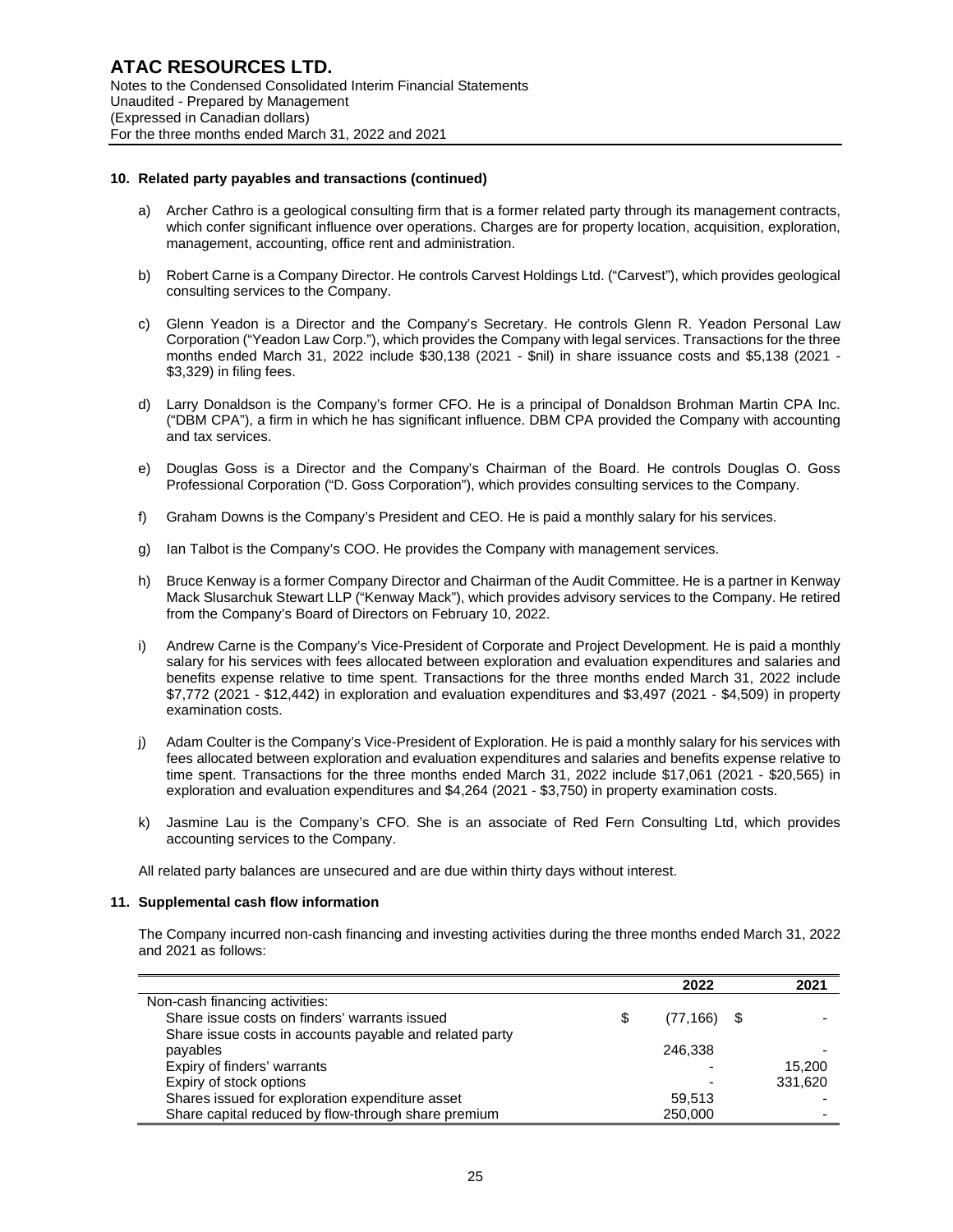# **11. Supplemental cash flow information (continued)**

|                                                              |   | 2022    | 2021  |
|--------------------------------------------------------------|---|---------|-------|
| Non-cash investing activities:                               |   |         |       |
| Equipment purchased included in accounts payable and related |   |         |       |
| party payables                                               | S | 3.500   | 9.238 |
| Marketable securities received as option payment             |   | (6,000) |       |

During the periods ended March 31, 2022 and 2021, no amounts were paid for interest or income tax expenses.

## **12. Financial risk management**

#### **Capital management**

The Company is a junior exploration company and considers items included in shareholders' equity as capital. The Company has no debt and does not expect to enter into debt financing. The Company manages its capital structure and makes adjustments to it in light of changes in economic conditions and the risk characteristics of underlying assets. In order to maintain or adjust its capital structure, the Company may issue new shares, purchase shares for cancellation pursuant to normal course issuer bids or make special distributions to shareholders. The Company is not subject to any externally imposed capital requirements and does not presently utilize any quantitative measures to monitor its capital. The Company's capital structure as at March 31, 2022 is comprised of shareholders' equity of \$9,304,000 (December 31, 2021 - \$6,375,699).

The Company currently has no source of revenues. In order to fund future projects and pay for administrative costs, the Company will spend its existing working capital and raise additional funds as needed. The Company's ability to continue as a going concern on a long-term basis and realize its assets and discharge its liabilities in the normal course of business rather than through a process of forced liquidation is primarily dependent upon its ability to sell or option its mineral properties and its ability to borrow or raise additional funds from equity markets.

## **Financial instruments - fair value**

The Company's financial instruments consist of cash and cash equivalents, marketable securities, reclamation deposit, accounts payable and accrued liabilities, and accounts payable to related parties.

The carrying value of accounts payable and accrued liabilities and accounts payable to related parties approximates their fair value because of the short-term nature of these instruments.

Financial instruments measured at fair value on the condensed consolidated interim statements of financial position are summarized into the following fair value hierarchy levels:

Level 1: quoted prices (unadjusted) in active markets for identical assets or liabilities.

Level 2: inputs other than quoted prices included within Level 1 that are observable for the asset or liability, either directly (i.e. as prices) or indirectly (i.e. derived from prices).

Level 3: inputs for the asset or liability that are not based on observable market data (unobservable inputs).

|                           | Level 1   | Level 2         |      | Level 3 |     | Total     |
|---------------------------|-----------|-----------------|------|---------|-----|-----------|
| March 31, 2022            |           |                 |      |         |     |           |
| Cash and cash equivalents | 7,961,558 | $\sim$ 10 $\pm$ | - \$ | $\sim$  | \$. | 7,961,558 |
| Marketable securities     | 378,249   | -               |      | -       |     | 378,249   |
| Reclamation deposits      | 137.840   | -               |      |         |     | 137,840   |
|                           |           |                 |      |         |     |           |
|                           | 8.477.647 | ۰.              |      |         |     | 8,477,647 |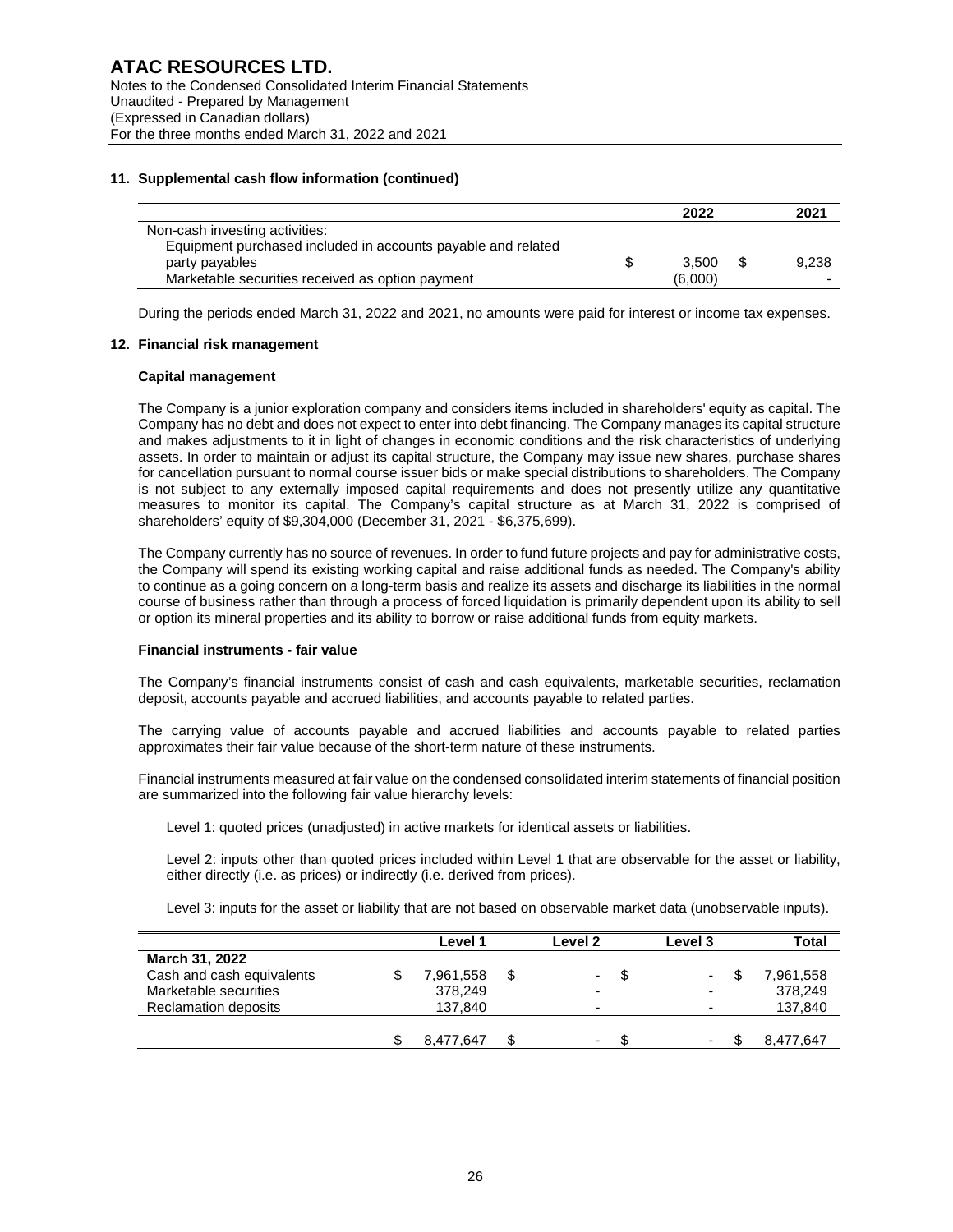## **12. Financial risk management (continued)**

#### **Financial instruments - fair value (continued)**

|                           | Level 1   |   | Level <sub>2</sub>       | Level 3                  | Total     |
|---------------------------|-----------|---|--------------------------|--------------------------|-----------|
| December 31, 2021         |           |   |                          |                          |           |
| Cash and cash equivalents | 5,561,557 | S | ۰.                       | $\sim$                   | 5,561,557 |
| Marketable securities     | 374.499   |   | $\overline{\phantom{0}}$ | $\overline{\phantom{0}}$ | 374.499   |
| Reclamation deposits      | 137.593   |   | $\overline{\phantom{0}}$ | $\overline{\phantom{0}}$ | 137,593   |
|                           |           |   |                          |                          |           |
|                           | 6.073.649 | S | $\overline{\phantom{0}}$ | $\overline{\phantom{a}}$ | 6,073,649 |
|                           |           |   |                          |                          |           |

#### **Financial instruments - risk**

The Company's financial instruments can be exposed to certain financial risks, including credit risk, interest rate risk, liquidity risk and market and currency risk.

a) Credit risk

The Company is exposed to credit risk by holding cash and cash equivalents. This risk is minimized by holding the funds in Canadian banks and credit unions or with Canadian governments. The Company has minimal accounts receivable exposure as its refundable credits are due from the Canadian Government.

b) Interest rate risk

The Company is exposed to interest rate risk because of fluctuating interest rates. Fluctuations in market rates do not have a significant impact on the Company's operations due to the short term to maturity and no penalty cashable feature of its cash equivalents.

c) Liquidity risk

Liquidity risk is the risk that the Company is unable to meet its financial obligations as they come due. The Company manages this risk by careful management of its working capital to ensure its expenditures will not exceed available resources.

d) Market risk

The Company is exposed to market risk because of the fluctuating values of its publicly traded marketable securities. The Company has no control over these fluctuations and does not hedge its investments. Based on the March 31, 2022 value of marketable securities, every 10% increase or decrease in the share prices of these companies would have impacted loss for the period, up or down, by approximately \$38,000 (2021 - \$40,000) before income taxes.

e) Currency risk

The Company is exposed to currency risk because it holds funds and receivables in United States Dollars ("USD"), which, because of fluctuating exchange rates can create gains or losses at the time the funds are converted to Canadian dollars. The Company has no control over these fluctuations and does not hedge its foreign currency holdings. Based on its March 31, 2022 USD holdings, every 5% increase or decrease in the exchange rate would have had an insignificant impact on profit or loss before income taxes.

## **13. Commitments**

On June 28, 2021, the Company completed a private placement of flow-through units for gross proceeds of \$504,000 (Note 9). The Company is required to spend the funds on qualified exploration programs no later than December 31, 2022. The expenditures and available income tax benefits will be renounced to the flow-through shareholders effective December 31, 2021. As of March 31, 2022, \$201,107 of the funds had been spent and \$302,893 remains to be spent.